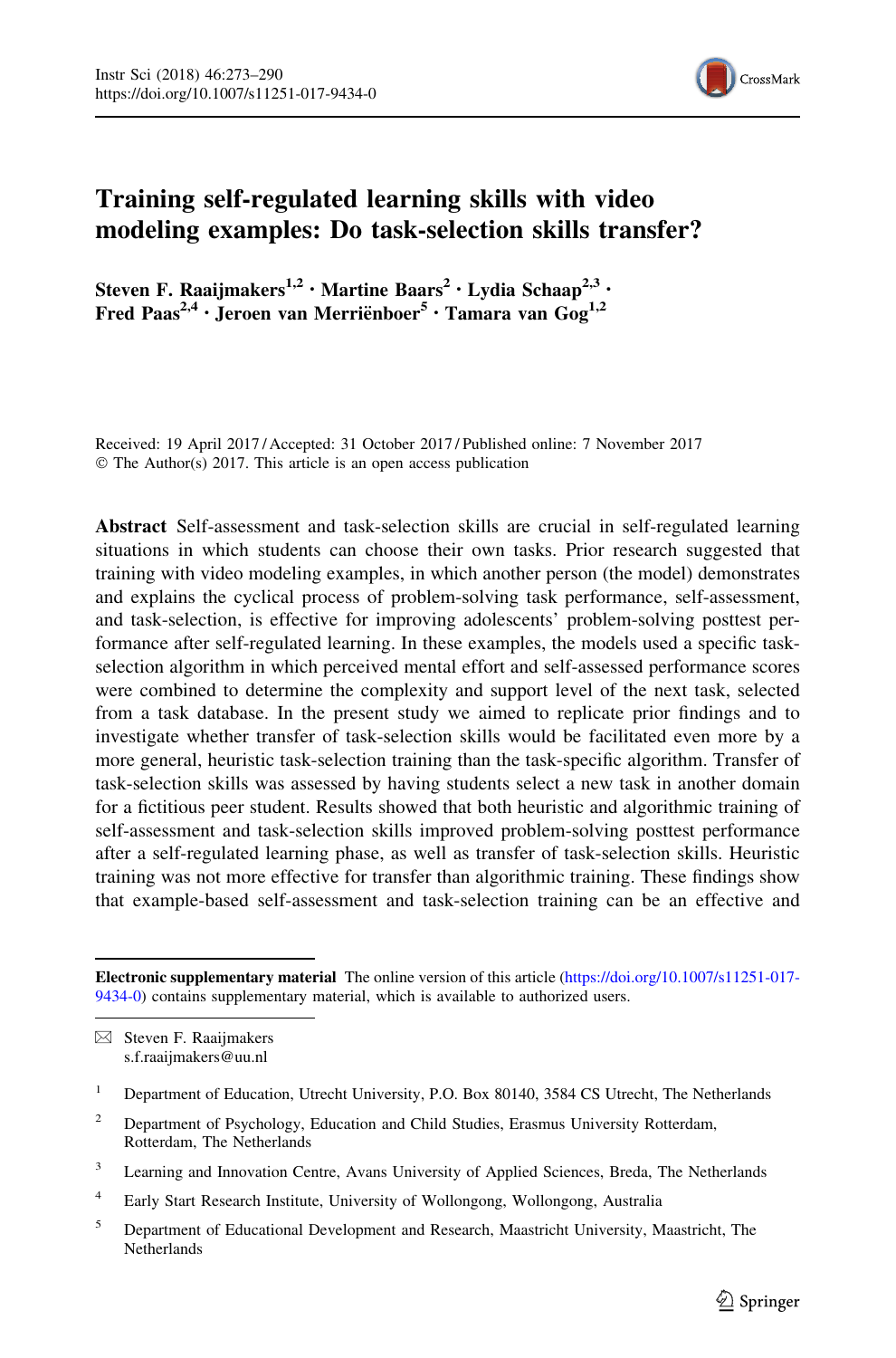relatively easy to implement method for improving students' self-regulated learning outcomes. Importantly, our data suggest that the effect on task-selection skills may transfer beyond the trained tasks, although future research should establish whether this also applies when trained students perform novel tasks themselves.

Keywords Self-regulated learning - Problem solving - Self-assessment - Task selection - Example-based learning

Fostering students' ability to engage in effective self-regulated learning is an important goal of secondary education, as it prepares students for the demands of higher education or workplace learning. Self-regulated learning abilities are also associated with better academic achievement across childhood and adolescence (Dent and Koenka [2016](#page-15-0)). Metaanalyses of self-regulation training programs show that self-regulated learning skills can be improved through training programs in both primary and secondary education (Dignath and Büttner [2008](#page-15-0)). Two pivotal processes of self-regulated learning are monitoring and control, which figure prominently in most models of self-regulated learning (Nelson and Narens [1990](#page-16-0); Pintrich and De Groot [1990;](#page-16-0) Winne and Hadwin [1998](#page-17-0); Zimmerman and Schunk [2001](#page-17-0)). Monitoring can be defined as evaluating one's own cognitive processes concurrently (e.g., while performing a task), retrospectively (e.g., self-assessing performance on a task that was just completed), or prospectively (e.g., estimating one's own performance on a similar task in the future; Bjork et al. [2013\)](#page-15-0). This evaluation can serve as input for control processes, that is, the regulation of current or subsequent study behavior (Zimmerman and Schunk [2001\)](#page-17-0). By focusing on monitoring and control, instructional strategies to foster self-regulated learning could be made more effective (Schraw [1998\)](#page-17-0).

## Monitoring and controlling learning processes

Monitoring and control have been studied at different levels. At the *item* level, learners typically monitor how well they have memorized a word-pair or comprehended a text by predicting their performance on a future test, and decide whether they would have to restudy that item or text (e.g., Thiede et al. [2003](#page-17-0)). At the task or topic level, learners typically monitor their understanding while they are engaged in a study task, for instance, text passages presented in a hypermedia learning environment, and decide which parts to select for study and how long to spend on them (e.g., Azevedo and Cromley [2004](#page-15-0)). Finally, at the tasksequence level, learners typically monitor how well they performed a learning task after completing it (referred to as 'self-assessment' here, to distinguish it from monitoring during task performance), and then select a suitable next task (e.g., Corbalan et al.  $2008$ ).<sup>1</sup>

Research on each of those levels of granularity has shown that learners' monitoring and control are often inaccurate (item: Rawson and Dunlosky [2007;](#page-16-0) task/topic: Bannert and Reimann [2012;](#page-15-0) task-sequence: Kostons et al. [2010](#page-16-0), [2012](#page-16-0)). This is problematic, because both monitoring and control need to be accurate for effective self-regulated learning. Monitoring accuracy can be regarded as a necessary but not sufficient condition for accurate control. That is, without accurate monitoring, it is unlikely that students would select subsequent tasks that are suitable for their level of knowledge or skill (see e.g., Dunlosky and Rawson [2012;](#page-15-0) Thiede et al. [2003\)](#page-17-0). However, improving monitoring accuracy would only aid control when students actually consider their monitoring judgments when making study decisions. Moreover, accurate control requires other factors to be considered as well (e.g., the learning goals,

Note that some authors refer to this as self-directed learning (Loyens et al. [2008](#page-16-0)).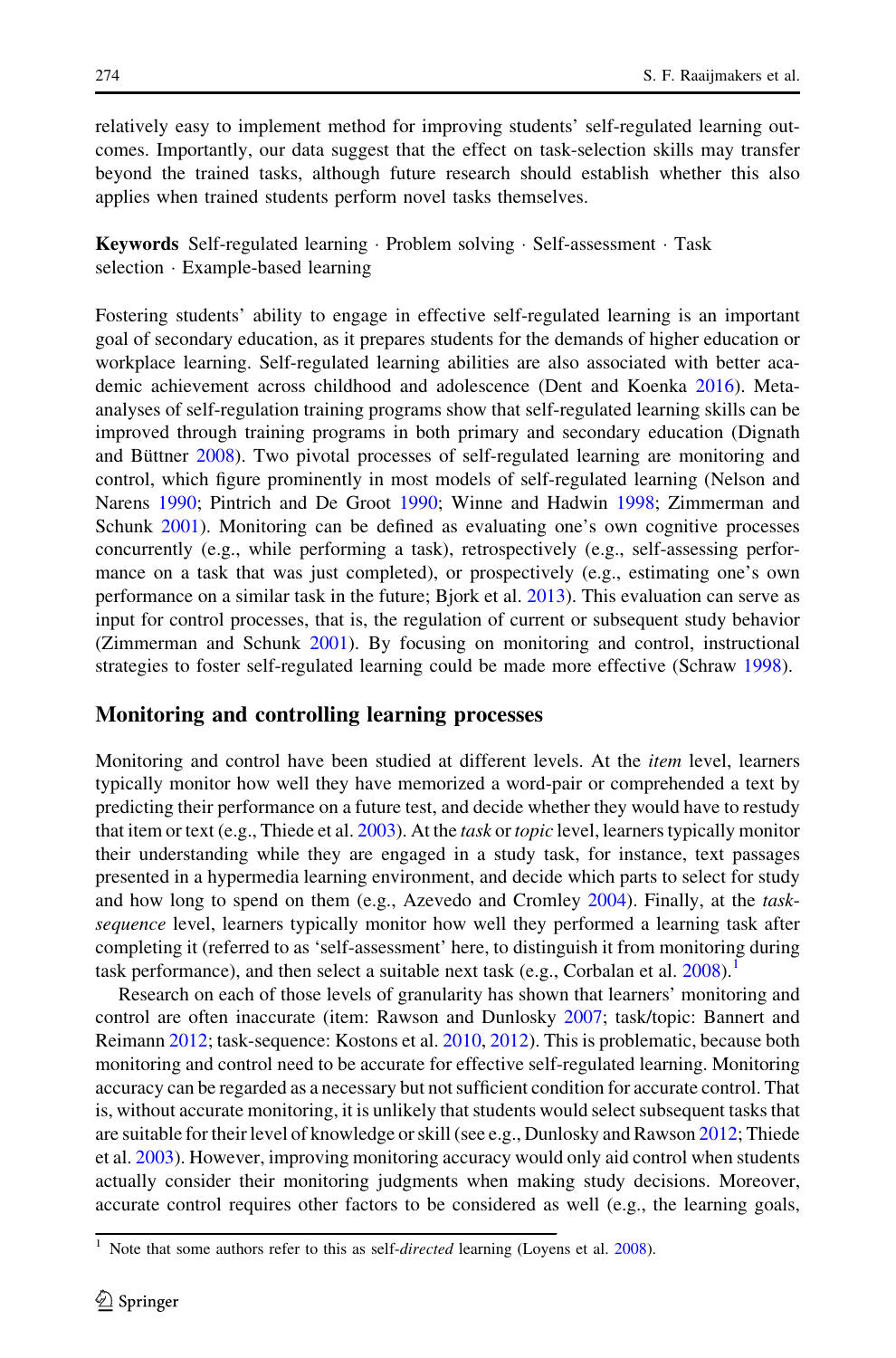complexity of the task, et cetera). The accuracy of monitoring and control has been associated with better item recall, text comprehension, and problem-solving performance (item: Rawson et al. [2011;](#page-16-0) task/topic: Panadero and Romero [2014;](#page-16-0) task-sequence: Kostons et al. [2010,](#page-16-0) [2012](#page-16-0)). These skills tend to develop over time with 12 year-olds demonstrating better monitoring and control than 9 year-olds (Roebers et al. [2009\)](#page-16-0).

Researchers in educational and (applied) cognitive psychology have been concerned with finding means to support or scaffold monitoring and control *during* self-regulated learning (e.g., Azevedo and Hadwin [2005;](#page-15-0) Bannert [2006;](#page-15-0) Dabbagh and Kitsantas [2005;](#page-15-0) Kramarski and Gutman [2006;](#page-16-0) Winne et al. [2006](#page-17-0)), as well as to train monitoring and control prior to self-regulated learning (e.g., Azevedo and Cromley [2004;](#page-15-0) Costa Ferreira et al. [2015;](#page-15-0) Kostons et al., [2012](#page-16-0); Leidinger & Perels, [2012](#page-16-0); Perels et al. [2005\)](#page-16-0) in order to enhance students' learning.

The present study is concerned with improving secondary education students' selfregulated learning at the task-sequence level. As higher education requires adequate selfregulated learning skills and because these skills are fully in development during secondary education (i.e., during adolescence), it is important to investigate whether secondary education students benefit from such interventions. This study's aim is to replicate and extend prior research that suggested that secondary education students' self-assessment (monitoring) and task-selection (control) skills can be trained by means of video modeling examples (Kostons et al. [2012](#page-16-0)).

## Training self-assessment and task selection

Kostons and colleagues trained self-assessment and task selection in the domain of biology with video modeling examples based on principles from both social learning theory (Bandura [1977](#page-15-0)) and example-based learning (Renkl [2014;](#page-16-0) Van Gog and Rummel [2010\)](#page-17-0). In these examples, another person (the model) demonstrated and explained the cyclical process of task performance, self-assessment, and task selection. Self-assessment was trained by modeling how to assign one point for each correctly solved step of the problemsolving task and task selection was trained by modeling how to use an algorithm that combines subjective ratings of effort and performance into an advice for selecting a next task from a task database that contained tasks at different levels of complexity and with different levels of support (cf. Corbalan et al. [2008;](#page-15-0) Salden et al. [2006](#page-17-0)).

In their first experiment, Kostons et al. [\(2012](#page-16-0)) compared the effectiveness of video modeling examples that provided self-assessment training, task-selection training, or both, to a condition that received no self-assessment or task-selection training (but students did see the model's performance on the problem-solving task). Results showed that the selfassessment training led to more accurate self-assessment, but not to more accurate task selection, whereas the task-selection training led to more accurate task selection, but not to more accurate self-assessment.<sup>2</sup> Therefore, Kostons et al.  $(2012)$  $(2012)$  concluded that both aspects should be explicitly modeled in the training. In the second experiment, participants received self-assessment and task-selection training, after which they engaged in a self-regulated

<sup>2</sup> The finding that task selection became more accurate while there was no improvement in self-assessment accuracy seems counterintuitive, but is presumably related to the way in which task-selection accuracy was computed, namely by using the self-assessed performance rather than the actual performance. This allowed for checking whether the task-selection procedure had been learned, independent of how accurate selfassessment was.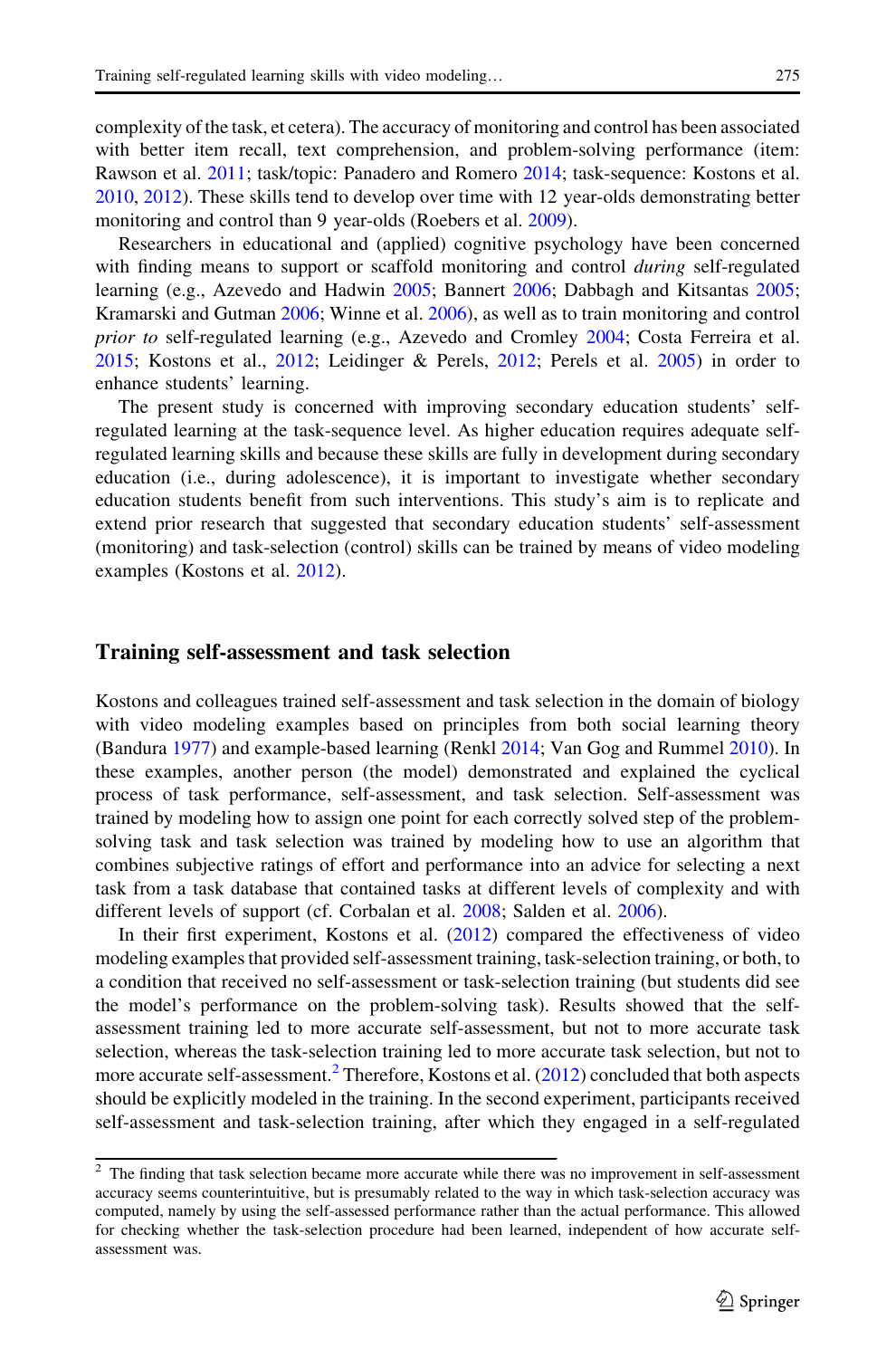learning phase in which they could select and perform eight problem-solving tasks from a database with tasks at five different complexity levels and three levels of support (i.e., high support: 4/5 steps already worked out, low support: 2/5 steps worked out, or no support: no steps worked out) at each complexity level. Problem-solving performance on a posttest after the self-regulated learning phase was higher for trained participants compared to a control group, indicating that training self-assessment and task selection skills indeed enhanced the effectiveness of self-regulated learning. An important open question, however, is whether the trained skills would transfer beyond the trained tasks.

#### Transfer of trained self-assessment and task-selection skills

Transfer is one of the key goals of scaffolding or training self-regulated learning skills, but we still know relatively little about the re-use of those scaffolded/trained skills in new environments and domains (Koedinger et al. [2009;](#page-16-0) Roll et al. [2014\)](#page-17-0). Although the degree to which self-regulated learning processes are domain-general has been discussed (Greene et al. [2015;](#page-16-0) Poitras and Lajoie, [2013\)](#page-16-0), the issue has not been extensively addressed through empirical investigation (Alexander et al. [2011](#page-15-0)), and we are not aware of any studies that addressed it experimentally on the task-sequence level. If task-selection is a domain-general, higher-order skill (as suggested in Van Merriënboer [1997;](#page-17-0) Van Merriënboer and Kirschner [2018\)](#page-17-0), then learners should—in theory—benefit from having acquired taskselection skills on tasks in one domain when they subsequently engage in self-regulated learning in another domain.

For example, would students know how to decide what a suitable next learning task would be in mathematics, when they have acquired task-selection skills in the context of biology problems? It is unlikely that transfer would happen spontaneously as students often experience difficulties transferring learned skills to different domains (i.e., far transfer; Donovan et al. [1999](#page-15-0)). One reason for these difficulties might be that successful transfer between domains would require that learners abstract the more general underlying principle or heuristic from the learning material and recognize similarities in the 'old' and 'new' contexts that warrant application of the principle (i.e., bridging; Salomon and Perkins [1989](#page-17-0)). For problem-solving task performance, transfer has been shown to improve when learners are able to (or helped to) abstract a general rule from the learning material, or are presented with that general rule (Kimball and Holyoak [2000\)](#page-16-0).

Although findings regarding transfer of problem-solving rules might not necessarily apply to transfer of task-selection rules, similar mechanisms might be at work. The taskselection algorithm that Kostons et al. [\(2012](#page-16-0)) used to teach students task-selection skills was specifically tailored to their five-step biology problem-solving tasks. In order for transfer to another domain to occur, students would first have to realize that it is applicable to every task that consists of 5 steps, regardless of whether it is biology, math, or chemistry. Second, as the tasks in other domains are not likely to have the exact same number of problem-solving steps, learners would have to mentally transform the algorithm, which requires additional effort. A more general task-selection heuristic would eliminate the additional effort required for the transformation of the task-selection algorithm (Shah and Oppenheimer [2008\)](#page-17-0). Therefore, analogous to the findings on problem-solving skills, we hypothesized that training students using this more general, heuristic, task-selection rule (''when performance is high and effort is low, choose a more complex task''), would lead to improved transfer of task-selection skills compared to training them using a specific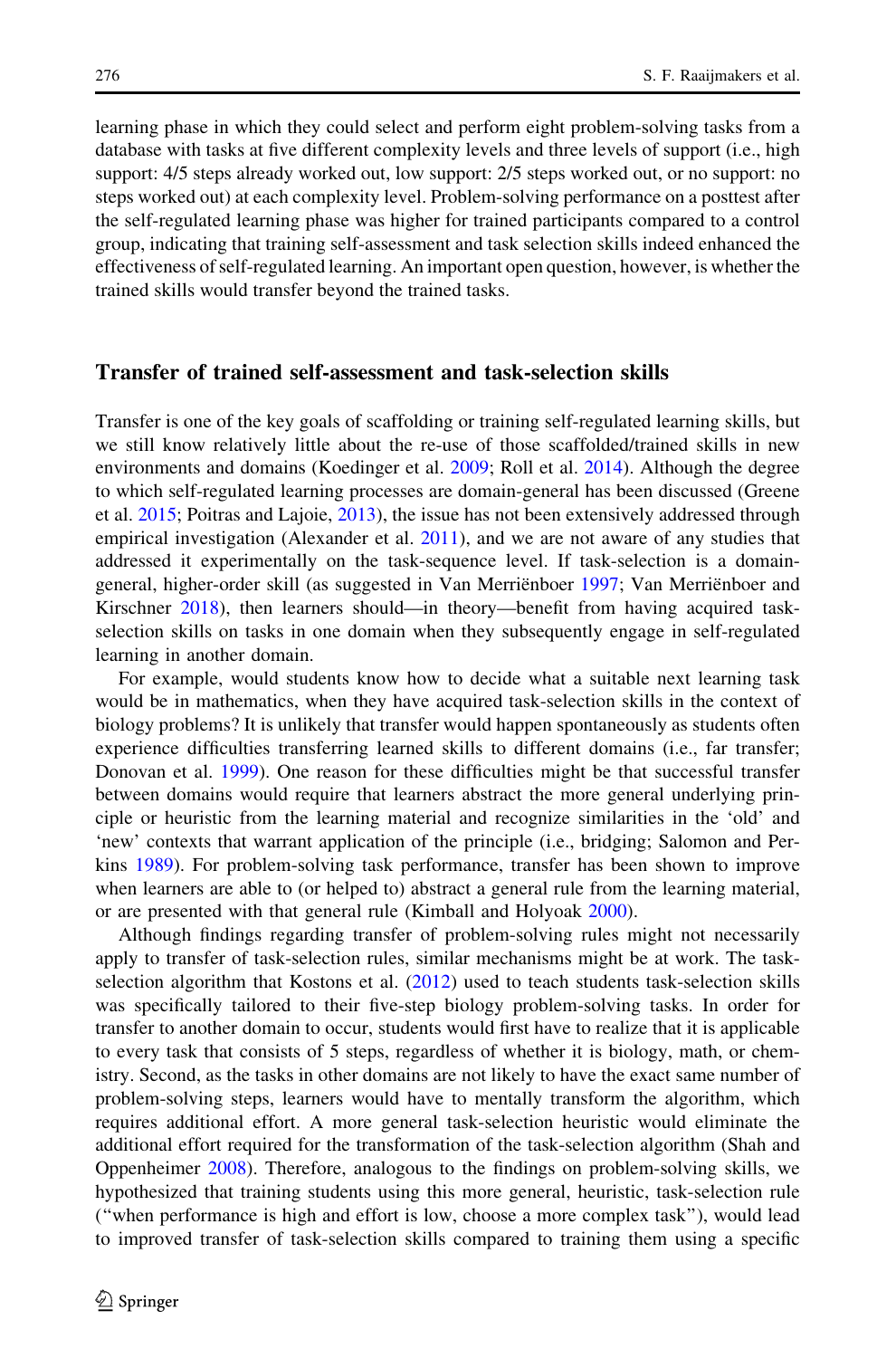algorithm. As, the heuristic task-selection rule uses a relative indication of performance and effort (i.e., in terms of low, high, average) instead of mentioning a specific score or rating, transfer to different types of tasks should be easier. In essence, the heuristic taskselection rule explicitly teaches students the underlying principle of the algorithm (i.e., choosing a task that is neither too complex nor too easy for the student given the level of performance and invested mental effort on a previous task).

In sum, the first aim of the present study was to replicate the findings by Kostons et al. ([2012\)](#page-16-0) that training self-assessment and task-selection skills prior to a self-regulated learning phase, will lead to better problem-solving performance after the self-regulated learning phase. The second aim was to extend those prior findings by adding a heuristic task-selection training condition and a task-selection transfer task. This allowed us to investigate whether the heuristic training would also be effective for improving selfregulated learning outcomes, whether both types of training would lead to better transfer of task-selection skills than no training, and whether heuristic training would lead to better transfer of task-selection skills than algorithmic training.

#### The present study

To be able to test whether training self-assessment and task-selection skills prior to a selfregulated learning phase, will lead to better self-regulated learning outcomes (as measured by problem-solving performance on a posttest) and to better transfer of task-selection skills than no training, we used the following experimental design. First, students took a pretest, after which they received training consisting of observing modeling examples in which the models: (1) performed a genetics problem-solving task (control condition) (2) performed the problem-solving task, rated their perceived mental effort, assessed their performance, and applied an algorithm to select a next task (algorithmic training condition), or (3) performed the problem-solving task, rated their perceived mental effort, assessed their performance, and applied a heuristic to select a next task (heuristic training condition). Then, students engaged in self-regulated learning, being allowed to choose the problem-solving tasks they wanted to work on from a task database that contained tasks at different levels of complexity and different levels of support at each complexity level (cf. principles of the 4C/ID model, the four component instructional design model of Van Merrienboer [1997](#page-17-0); see also Van Mer-riënboer and Kirschner [2018](#page-17-0)). After working on eight self-selected tasks from the database, students took a problem-solving posttest. They were also asked to rate perceived mental effort, assess their performance, and choose a next task (which they did not actually get, as the posttest was the same for all participants) so that we could explore differences in selfassessment and task-selection accuracy at posttest. This was followed by a transfer test to assess whether they could also apply task-selection skills to select appropriate new tasks for a fictitious student in the domain of math, when the number of steps in a task differed from the trained tasks or when the task database had a different layout.

Initially, we did not have a dedicated learning environment (similar to the one used by Kostons et al. [2012](#page-16-0)) at our disposal, and used Qualtrics survey software to deliver the problem-solving tasks, as this allowed for participants to choose tasks to work on. To ensure that the modeling examples were congruent with how the tasks appeared in this environment, we created screen-recordings of the model performing the tasks in the Qualtrics environment, in which the model read the text aloud, thought aloud, and clicked on or typed in an answer at each step. These modeling examples were rather different from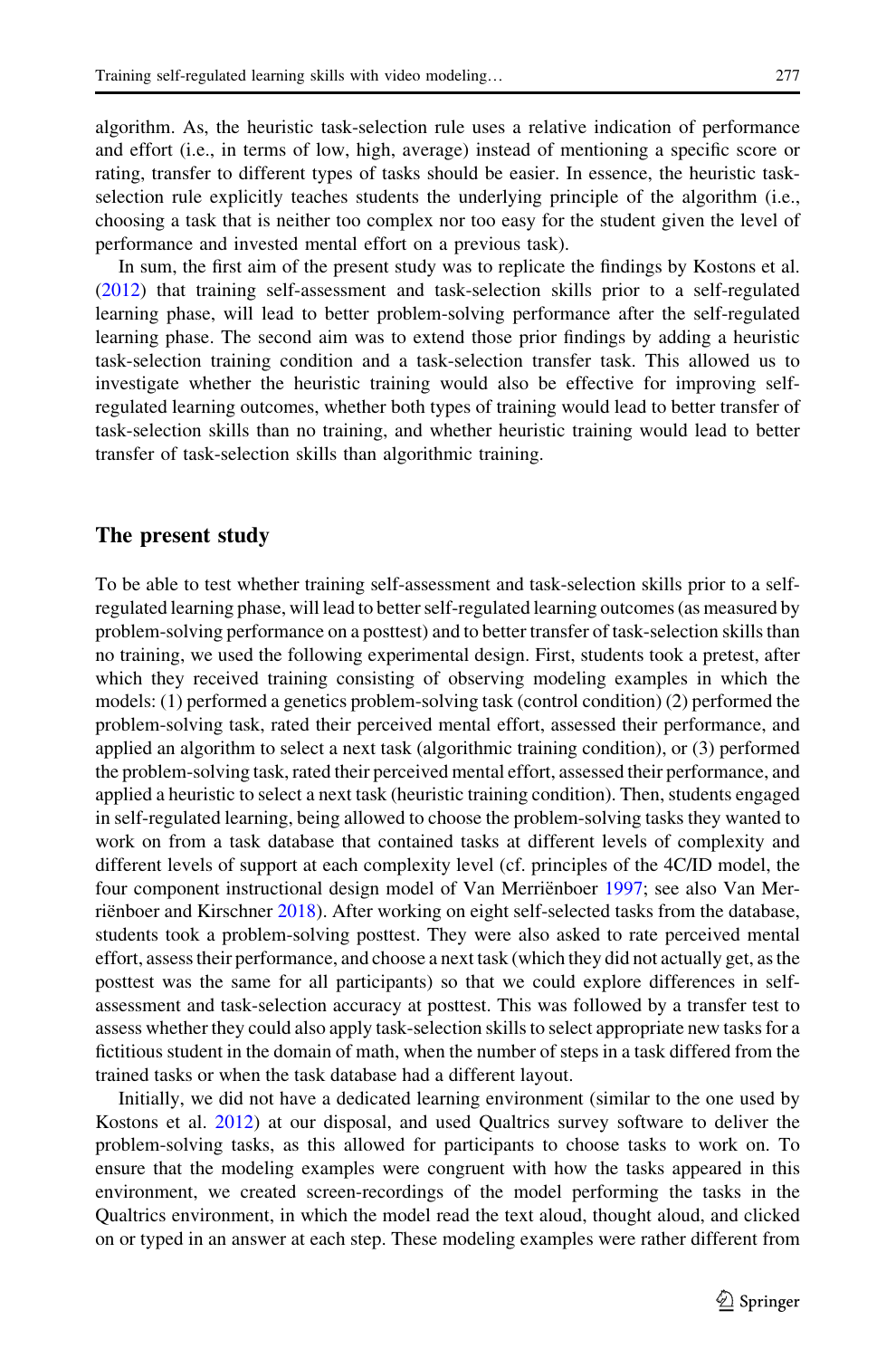those of Kostons et al. [\(2012\)](#page-16-0), in which the model was writing out each step of the problem-solving procedure while thinking aloud. Regrettably, this did not turn out to be a wise design choice, as the modeling examples turned out to be ineffective (see Experiment A and B in the supplementary materials); potentially because modeling examples are more effective at guiding and maintaining attention when information is drawn out by the model than when it is already present (cf. Fiorella and Mayer [2016\)](#page-15-0). Indeed, redesigning the modeling examples to be more similar to the ones used by Kostons et al., made them more effective (see Experiment C in supplementary materials). The experiment reported here is the one we originally set out to perform, but now conducted with the effective video modeling examples and a dedicated learning environment.

It was hypothesized that self-assessment and task-selection training would result in an increase in posttest problem-solving performance after a self-regulated learning phase (i.e., algorithmic and heuristic training  $\geq$  no training; Hypothesis 1), as well as in better transfer of task-selection skills (i.e., algorithmic and heuristic training  $\geq$  no training; Hypothesis 2a), and that the heuristic condition would show better transfer than the algorithmic group (Hypothesis 2b).

### Method

#### Participants and design

A total of 125 Dutch students in their second year of higher general secondary education (middle level of secondary education in the Netherlands with a 5 year duration) participated in this study. Three participants who did not manage to finish the experiment, were excluded from the data set, leaving 122 participants ( $M_{\text{ave}} = 13.65$  years,  $SD_{\text{ave}} = 0.64$ ; 64 boys and 58 girls). Participants had been randomly assigned to one of the three conditions (in brackets the numbers after exclusion): (1) the control condition ( $n = 43$ ) in which the 'training' showed the models performing problem-solving tasks (2) the algorithmic training condition ( $n = 42$ ), in which the models performed problem-solving tasks, rated invested mental effort, self-assessed their performance, and used an algorithm to select a next task, and (3) the heuristic training condition ( $n = 37$ ), in which the models performed problem-solving tasks, rated invested mental effort, self-assessed their performance, and used a heuristic to select a next task. The study took place at a point in the biology curriculum (obligatory for all students) at which participants were assumed to have little if any prior knowledge about monohybrid crossing problems (the problem-solving tasks used in this experiment), and this was verified by their pretest performance.

## **Materials**

The problem-solving tasks, algorithmic training, and control condition were similar to those used by Kostons et al. [\(2012](#page-16-0)). All materials were web-based, using a dedicated online learning environment designed for the present study.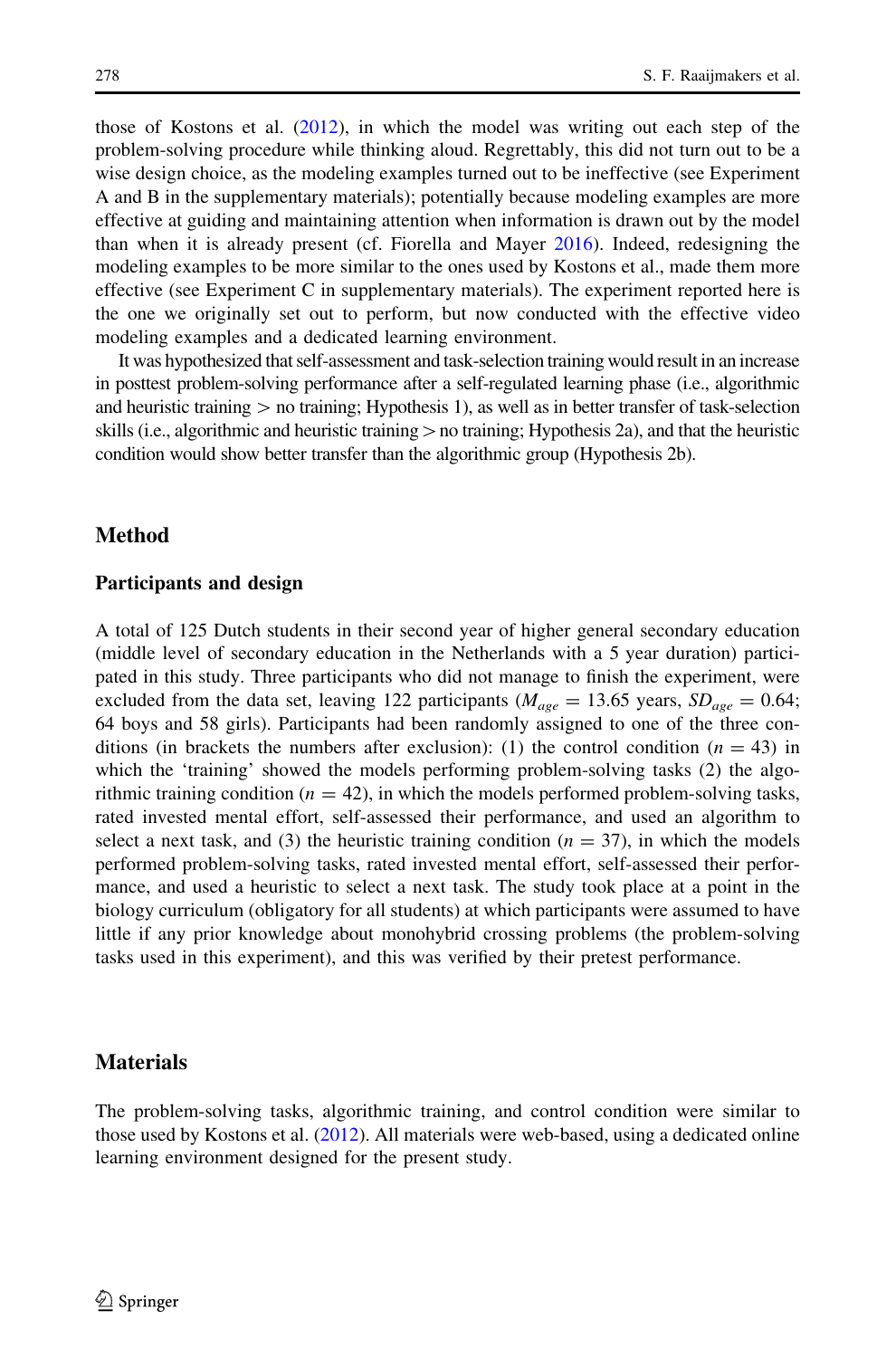The problem-solving tasks (adapted from Kostons et al. [2012](#page-16-0)) were monohybrid cross problems<sup>3</sup> in the domain of biology (Mendel's law of heredity). The procedure for solving these problems consisted of five steps: (1) translating the information given in the cover story into genotypes, (2) putting this information in a family tree, (3) determining the number of required Punnett squares, (4) filling in the Punnett square(s), and (5) finding the answer(s) in the Punnett square(s). An example of a task is shown in [Appendix 1](#page-14-0).

## Task database

The task database (cf. Kostons et al. [2012](#page-16-0)) contained 75 problems at five levels of complexity, with three levels of support within each complexity level (see Fig. [1\)](#page-7-0). The levels of complexity (top row of Fig. [1\)](#page-7-0) increased by changing: the possibility of multiple answers (complexity level 2), the type of reasoning used to solve the problem (complexity level 3), the number of generations (complexity level 4), and the number of unknowns (complexity level 5). At each level of complexity, there were three different levels of support, depending on the amount of steps that were already worked-out for the learner (see the second row in Fig. [1](#page-7-0)). At the high support level, the first 4 steps were worked out and the learner had to complete the fifth step; at the low support level the first 2 steps were worked out and the learner had to complete steps 3 through 5; and at the no support level no steps were worked out and the learner had to complete all five steps. Note that this allowed learners to move from high levels of instructional guidance to low or no guidance within a level of complexity, in line with the completion strategy (Paas [1992](#page-16-0); Van Merrienboer et al. [2002](#page-17-0)) or fading guidance strategy (Renkl and Atkinson [2003](#page-16-0)), which have proven to be effective for acquiring problem-solving skills. Allowing learners to move from lower complexity tasks to higher complexity tasks, with high instructional guidance fading to lower guidance at each level, is in line with the recommendations of the 4C/ID model (Van Merriënboer [1997;](#page-17-0) Van Merriënboer and Kirschner [2018](#page-17-0)). The combination of five levels of complexity and three levels of support created 15 columns in which the tasks are organized. In each column, five isomorphic tasks (one per row) were presented (resulting in a total of 75 tasks), which were structurally equivalent but had different surface features (i.e., cover stories).

#### Pretest

The pretest was administered to check whether students were indeed novices regarding the topic at hand. It consisted of three problem-solving tasks without support (one task at complexity level 1, one task at complexity level 2, and one task at complexity level 3, in this order). These tasks had the same structure as the tasks in the database, but contained different surface features.

<sup>&</sup>lt;sup>3</sup> In a monohybrid cross problem you can work out what traits offspring might have of parents who only differ in one trait (i.e., monohybrid). By combining the alleles (different forms of a gene coding for a trait) you can find out what traits the offspring could possibly have.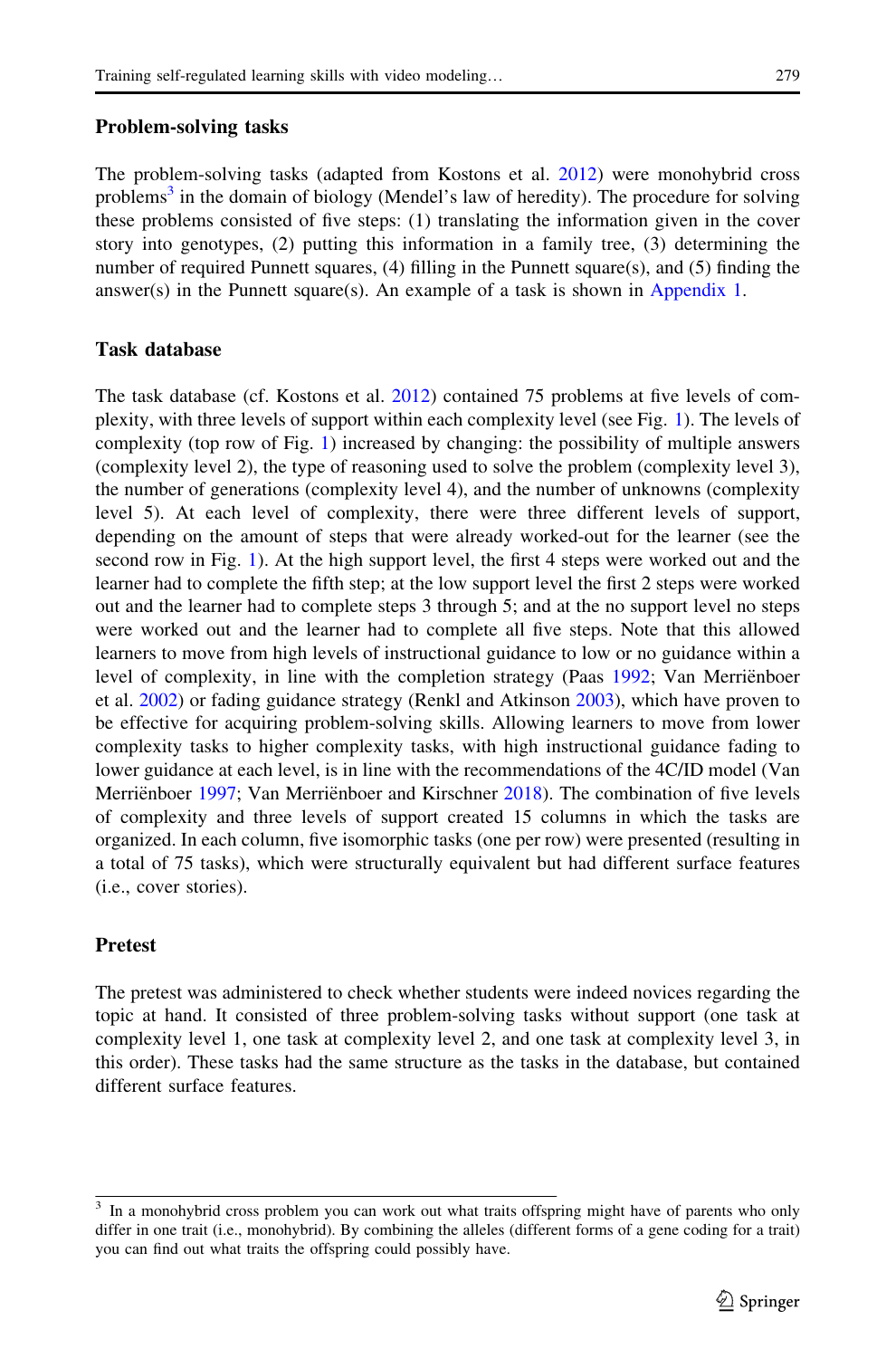<span id="page-7-0"></span>

| Complexity<br>level | Complexity 1:    |                 |                 | Complexity 2:     |                 |                       | Complexity 3:     |                    |                 | Complexity 4:    |                   |                 | Complexity 5:    |                    |                    |
|---------------------|------------------|-----------------|-----------------|-------------------|-----------------|-----------------------|-------------------|--------------------|-----------------|------------------|-------------------|-----------------|------------------|--------------------|--------------------|
|                     | -2 generations   |                 |                 | -2 generations    |                 |                       | -2 generations    |                    |                 | 3 generations    |                   |                 | -3 generations   |                    |                    |
|                     | -1 unkown        |                 |                 | -1 unknown        |                 |                       | -1 unknown        |                    |                 | 1 unkown         |                   |                 | -2 unkowns       |                    |                    |
|                     | -Single answer   |                 |                 | -Multiple answers |                 |                       | -Multiple answers |                    |                 | Multiple answers |                   |                 | Multiple answers |                    |                    |
|                     | -Deductive       |                 |                 | -Deductive        |                 |                       | -Inductive        |                    |                 | Both ways        |                   |                 | Both ways        |                    |                    |
| Support<br>level    | High             | Low             | <b>No</b>       | High              | Low             | <b>No</b>             | High              | Low                | <b>No</b>       | High             | Low               | No.             | High             | Low                | No.                |
|                     | support          | support         | support         | support           | support         | support               | support           | support            | support         | support          | support           | support         | support          | support            | support            |
|                     | Eye              | Eye             | Eye             | Eye               | Eye             | Eye                   | Eye               | Eye                | Eye             | Eve              | Eye               | Eye             | Eve              | Eye                | Eye                |
|                     | color            | color           | color           | Color             | color           | color                 | color             | color              | color           | color            | color             | color           | color            | color              | color              |
|                     | Hair             | Hair            | <b>Hair</b>     | Hair              | Hair            | <b>Hair</b>           | Hair              | Hair               | Hair.           | Hair             | Hair              | <b>Hair</b>     | Hair             | Hair               | <b>Hair</b>        |
|                     | structure        | structure       | structure       | structure         | structure       | structure             | structure         | structure          | structure       | structure        | structure         | structure       | structure        | structure          | structure          |
| tasks<br>Learning   | Cat fur<br>shape | Sickle<br>cell  | Hunting<br>-ton | Flower<br>color   | Cat fur<br>shap | Tongue<br>curling     | Fruit<br>flies    | Dog tail<br>length | Freckles        | Albinism         | Fruit<br>flies    | Pea<br>plant    | Milk<br>allergy  | Dog tail<br>length | Cystic<br>fibrosis |
|                     | Apple<br>tree    | Chicken<br>beak | Milk<br>allergy | Widow's<br>peak   | Albinism        | Apple<br>tree         | Chicken<br>beak   | Apple<br>tree      | Flower<br>color | Cat fur<br>shape | Tongue<br>curling | <b>Dimples</b>  | Depres-<br>sion  | Wolfram            | Fruit<br>flies.    |
|                     | Depres-<br>sion  | Guinea<br>pigs  | Cleft lip       | P.R.A.            | Pea<br>plant    | Fruit<br><b>flies</b> | Wolfram           | Milk<br>allergy    | Earlobes        | Fruit<br>flies   | Flower<br>color   | Depres-<br>sion | Huntingt<br>on   | Flower<br>color    | Rat fur            |

Fig. 1 Task database containing the 75 problem-solving tasks showing the different levels of complexity, different levels of support, and the different surface features of the learning tasks

#### Training phase

The training consisted of an introductory video, in which the main concepts were explained (i.e., dominant/recessive, homozygous/heterozygous), followed by four video modeling examples based on principles from both social learning theory (Bandura [1977](#page-15-0)) and example-based learning (Renkl [2014](#page-16-0); Van Gog and Rummel [2010\)](#page-17-0). The video modeling examples were recorded using Camtasia Studio 8 [\(http://www.techsmith.com/camtasia/;](http://www.techsmith.com/camtasia/) cf. Kostons et al. [2012\)](#page-16-0) and showed human models solving the problem as if on paper. This way the participants were able to follow the pen-movements as the model went through the steps of the problem-solving procedure. The problem statement, as well as all the steps that were performed by the models, were visible on the screen at all times, but the steps were gradually built up while the model was thinking-aloud during problem solving. The video modeling examples showed the model (male or female, see Table [1](#page-8-0)) performing a problem-solving task (at the first or second level of complexity, see Table [1\)](#page-8-0). A problem statement was given at the top of the screen, and the model started by reading this aloud, and then continued to think aloud while problem solving. The model wrote out the solution to each step that s/he was able to complete (see Fig. [2\)](#page-8-0). **Example is the complexity level and the different task from the task database (while this subsequent the task database (while this subsequent the task database (while this may depend on the task database (while this may** 

To create variability in performance across video modeling examples (necessary for variability in self-assessment and task selection), models were unable to complete the task in two cases (see Table [1](#page-8-0)). After completing the problem-solving task, the model proceeded to the next page (in the case of the experimental conditions; explained below), where s/he rated how much mental effort s/he invested in solving that problem, by circling the answer on a scale of 1 to 9 (Paas [1992](#page-16-0)). The scale was presented horizontally, with labels at the uneven numbers: (1) very, very little effort, (3) little effort, (5) neither little nor much effort, (7) much effort, and (9) very, very much effort. The model then rated how many steps s/he thought s/he had performed correctly (i.e., self-assessment) on a scale ranging from 0 to 5, explaining that s/he assigned one point for each step correctly completed and then summed the points (the model's self-assessment was always correct, i.e. if she had performed 4 steps correctly, she would give a rating of 4). Finally, the model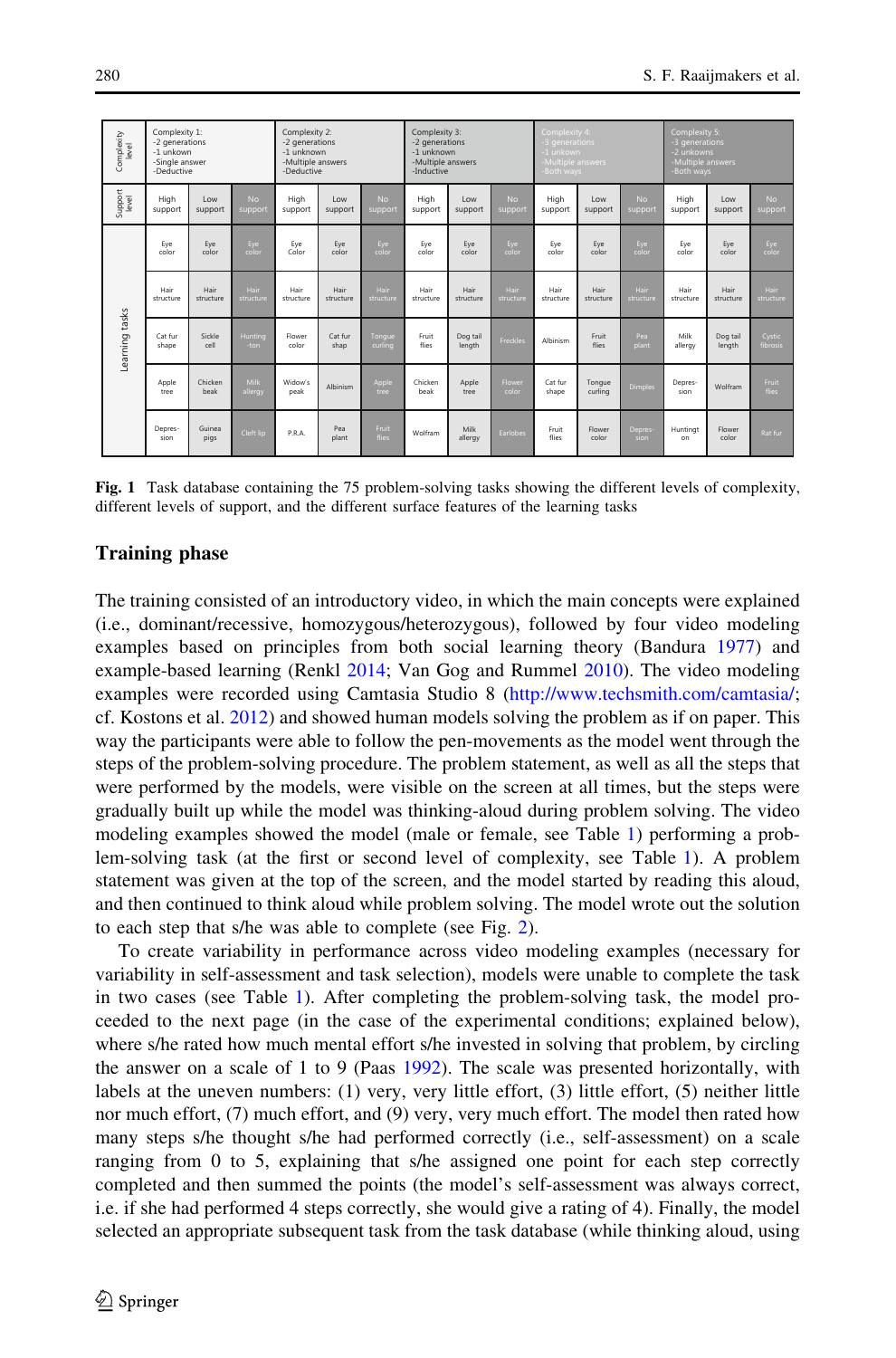| Example #      | Model  | Complexity level | # Steps correct/self-assessment | Effort | Task-selection |
|----------------|--------|------------------|---------------------------------|--------|----------------|
| 1              | Female | Level 1          | 5 Steps                         |        | $+2$           |
| 2              | Male   | Level 1          | 5 Steps                         |        | $+1$           |
| 3              | Female | Level 2          | 4 Steps                         |        |                |
| $\overline{4}$ | Male   | Level 2          | 3 Steps                         | 8      | -1             |

<span id="page-8-0"></span>Table 1 Features of the video modeling examples



Fig. 2 Still from one of the video modeling examples showing how the model is able to write out the problem-solving steps underneath the problem statement

either the task-selection algorithm or a heuristic, depending on the condition; explained below) by circling that task.

Participants in all three conditions saw an introductory video defining the main concepts and observed the models performing the problem-solving task. However, only participants in the training conditions saw the subsequent effort rating, self-assessment, and taskselection parts (depending on their respective condition) of the video modeling examples. In the algorithmic condition, participants observed the model select a subsequent task (while thinking aloud) using the algorithm that was also used by Kostons et al. [\(2012\)](#page-16-0). This algorithm combines scores on self-assessed performance and mental effort into an appropriate and specific task selection advice (see Fig. [3](#page-9-0) and Table 1). For example, a performance rating of 4 combined with a mental effort rating of 6 would result in a task selection advice to go 1 step forward (i.e., one column to the right) in the task database, leading to a task with lower support at the same level of complexity, or a task with high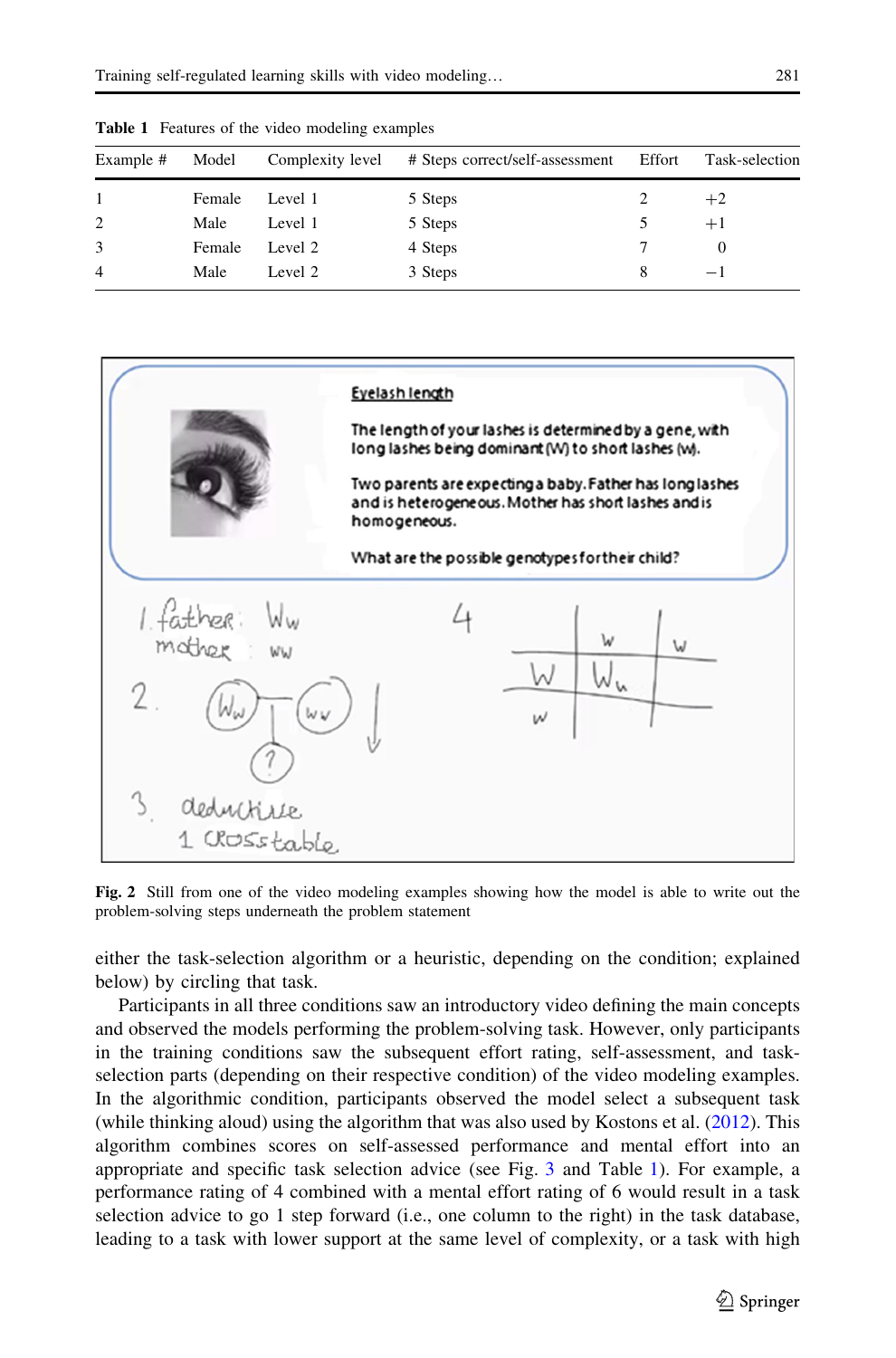<span id="page-9-0"></span>

| Performance<br>$4 - 5$ | $+2$    | $+1$    | 0                 |
|------------------------|---------|---------|-------------------|
| $2 - 3$                | $+1$    | 0       | -1                |
| $0 - 1$                | 0       | $-1$    | $-2$              |
|                        | $1 - 3$ | $4 - 6$ | $7 - 9$<br>Effort |

support at a higher level of complexity.<sup>4</sup> Participants in the heuristic condition saw the model select the exact same subsequent task, but using a general heuristic (underlying the algorithm) that used relative categories (e.g., low, medium, high performance) rather than absolute categories (e.g., zero or one step correct is low performance, two or three steps correct is medium performance, etc.) with regard to the (self-assessed) problem-solving score and mental effort ratings. For instance, in the above example (with a performance of 4 and effort of 6, the model would say ''I attained a high score on performance with a medium amount of effort, so I am ready for a more difficult task or one with less support.'' During the time that participants in the training conditions observed the models self-assess their performance and select new tasks (approximately 90s), participants in the control condition were asked to remember and restate what was explained in the modeling example by typing in (step-by-step) what should be done at each step (cf. Stark et al. [2002](#page-17-0)).

# Self-regulation phase

In the self-regulated learning phase, participants were presented with the task database and were instructed that they could work on eight tasks of their own choice. They were aware that a posttest would follow to assess what they had learned from those tasks. After each task, they were asked to rate how much mental effort they invested in solving the problem on the same 9-point rating scale (Paas [1992\)](#page-16-0) as the models used. Then participants were asked to assess their own performance on a 6-point rating scale ranging from 0 to 5 and to select the next task from the task database that they wished to work on (after the eight task had been completed, they would automatically go on to the posttest).

# Posttest

The posttest consisted of five problems, one of each complexity level. These problems had the same structure as the tasks in the database, but contained different surface features. The posttest problems were the same for all conditions, but after solving each problem participants were asked to rate how much mental effort they invested, to self-assess their performance, and to indicate what a suitable next task would be, to be able to assess selfassessment and task-selection accuracy (they knew though, that they would not actually get that task).

<sup>&</sup>lt;sup>4</sup> Note that this algorithm proved to be effective for fostering learning outcomes in the Kostons et al. [\(2012\)](#page-16-0) study and that other studies have shown that adaptive computer-regulated task selection using similar algorithms leads to better learning outcomes than fixed task sequences (e.g., Corbalan et al. [2008](#page-15-0)).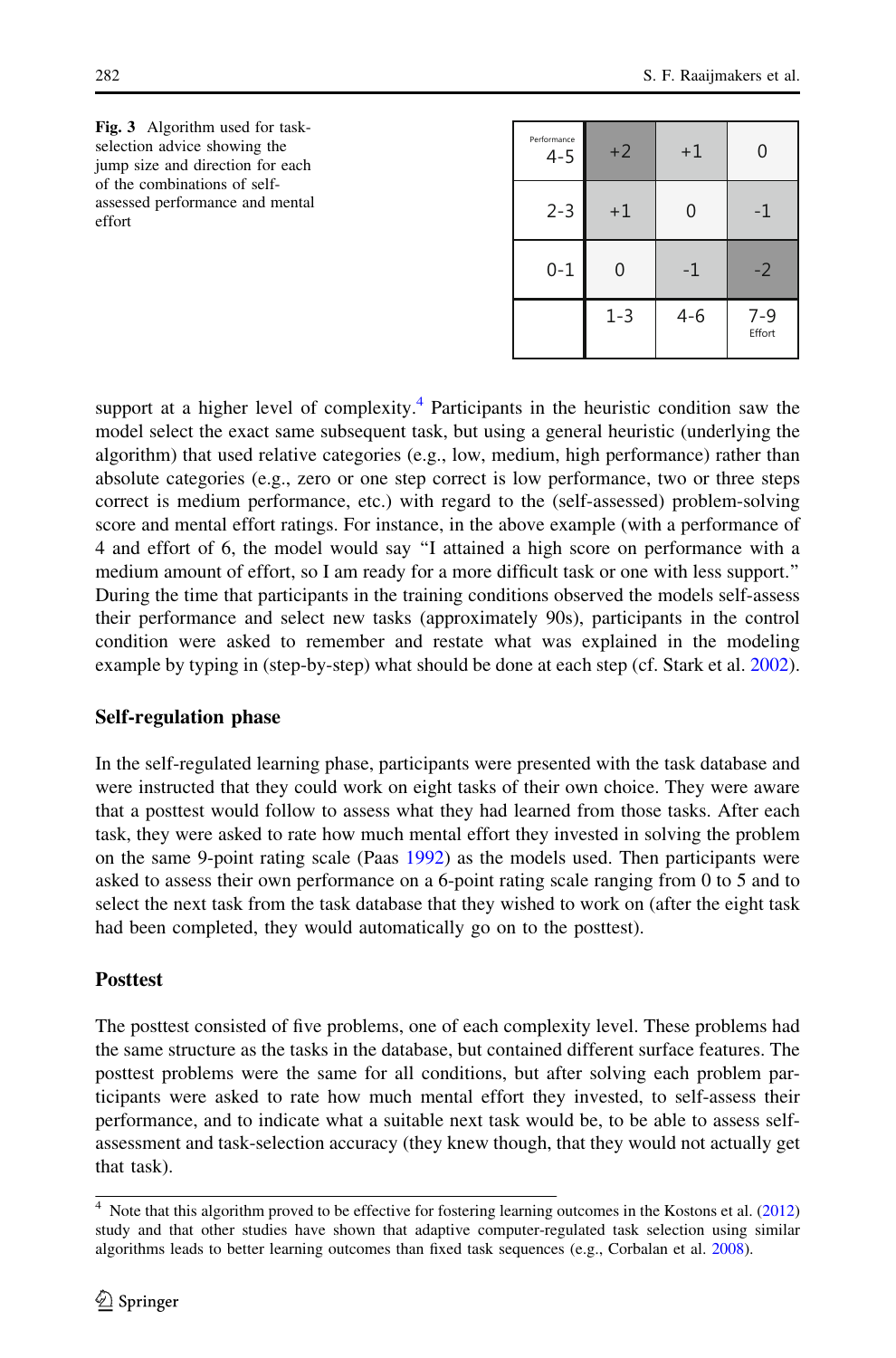## Transfer test

To test students' ability to transfer the trained task-selection skills, eight scenarios were used in which students had to indicate what a suitable next task would be for a peer student who had just completed a problem-solving task in a different domain (math), which could have the same or a different number of steps compared to the biology problems, and the database from which they had to select the new task could have the same or a different structure. The scenarios presented participants with information on a fictitious peer student's performance and invested effort on a math problem, and they could see the complexity and support level (shown in the task database) of that problem in the task database. Based on that information they had to indicate what new task that student should select, by clicking on that new task in the task database that was depicted below the problem. An example of a transfer test task is: "Eve has just performed a math problem of complexity level 2 without any support, consisting of eight steps. She rated her invested mental effort with a 2 on a scale from 1 to 9. She performed 1 step incorrectly. What kind of task should Eve select next from this task database?'' The problem that the peer student had just performed was highlighted in the task database. Of these hypothetical scenarios, half contained a task database with 75 math tasks (layout cf. Fig. [1](#page-7-0), but in math), and half contained a task database with 32 math tasks across 4 complexity levels with 2 support levels (Fig. 4). For each type of task database, half of the scenarios concerned 5-step problems, the other half concerned 8-step problems.

## Procedure

Students were tested in five groups of around 25 participants per group, in a session that took approximately 100 min (two class periods). All three conditions were tested in each

| Complexity<br>level | Complexity 1    |                      | Complexity 2    |                      | Complexity 3    |                      | Complexity 4    |                      |
|---------------------|-----------------|----------------------|-----------------|----------------------|-----------------|----------------------|-----------------|----------------------|
| Support<br>level    | High<br>support | <b>No</b><br>support | High<br>support | <b>No</b><br>support | High<br>support | <b>No</b><br>support | High<br>support | <b>No</b><br>support |
|                     | Marbles         | Marbles              | Marbles         | Marbles              | Marbles         | <b>Marbles</b>       | Marbles         | <b>Marbles</b>       |
|                     | <b>Balloons</b> | <b>Balloons</b>      | Balloons        | <b>Balloons</b>      | Balloons        | <b>Balloons</b>      | <b>Balloons</b> | <b>Balloons</b>      |
| Learning tasks      | Candy<br>bars   | Candy<br>bars        | Candy<br>bars   | Candy<br><b>bars</b> | Candy<br>bars   | Candy<br>bars        | Candy<br>bars   | Candy<br><b>bars</b> |
|                     | <b>Blocks</b>   | <b>Blocks</b>        | <b>Blocks</b>   | <b>Blocks</b>        | <b>Blocks</b>   | <b>Blocks</b>        | <b>Blocks</b>   | <b>Blocks</b>        |

Fig. 4 Transfer task database version with 32 tasks in the mathematics domain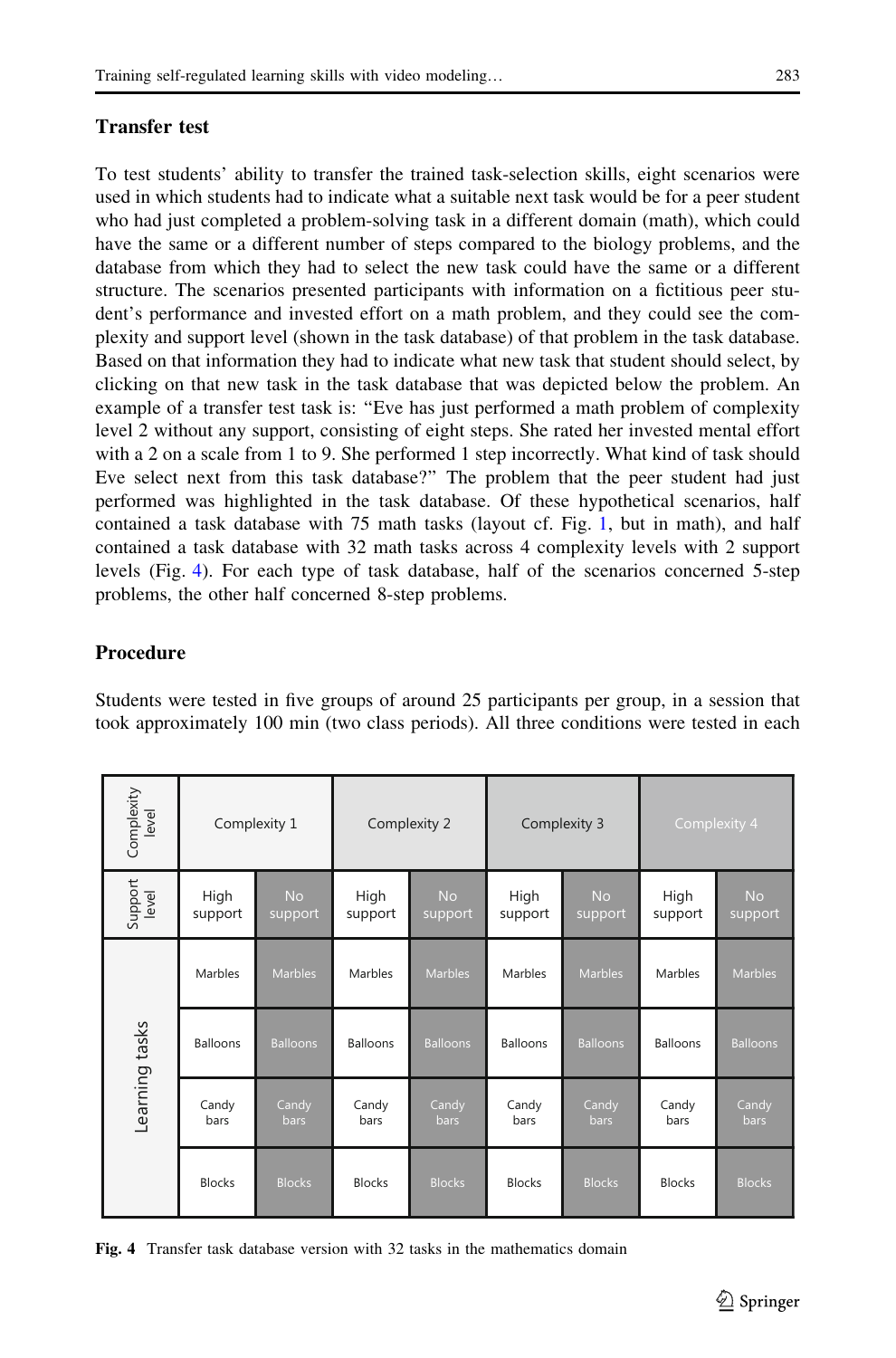group. Participants were randomly assigned to conditions (by randomly handing out login codes that took them to the different conditions). First, students were given a general instruction and explanation about the procedure of the experiment. Then they received the pretest. In the subsequent training phase, students watched the four modeling examples (format depending on their assigned condition). This was followed by a self-regulated learning phase (SRL-phase) in which participants went through the following routine eight times: they chose and performed a problem-solving task, rated their mental effort and performance on this task and choose a next task, which they then would receive to repeat this process. After the SRL-phase participants received the posttest followed by the transfer test.

#### Data analysis

Performance on the pretest and posttest problem-solving tasks was scored by assigning one point for each correct step (i.e., range per problem: 0-5 points); performance on the pretest and posttest was then calculated by averaging the scores on the three (pretest) and five (posttest) problems (i.e., range: 0–5 points). Scores on the pretest and posttest were scored automatically by the online learning environment. Transfer test performance (i.e. taskselection accuracy on the scenarios) was determined by calculating the absolute difference between the task-selection step size that would be recommended based on the algorithm (for the 5-step problems) or adapted algorithm (for the 8-step problems) and the actual task level chosen by the participant. In the adapted algorithm, for the 8-step problems, low performance was 0, 1, or 2 steps performed correctly, medium performance was 3, 4, or 5 steps performed correctly and high performance was 6, 7, or 8 steps performed correctly.

Thus, for the peer student (Eve) in the scenario that is given as an example above, who performed an 8-step math problem of complexity level 2 and without any support (i.e., column # 4), completing 7 steps correctly while investing very little effort (rating of 2), the next task that should be selected from the mathematics database according to the algorithm would be 2 steps ahead (i.e., to the right, to column  $# 6$ ). If a student would instead choose a task that is 4 steps to the right (column 8), the task-selection accuracy score (i.e., deviation between recommended and chosen task) would be 2. The closer to 0 the average deviation score across the 8 tasks is, the more accurate a participant was.

## Results

Table [2](#page-12-0) shows the pretest, posttest, and transfer test data per condition. Unfortunately, mental effort, self-assessment, and task-selection data on the posttest were lost due to a logging error in the environment, so we could only analyze problem-solving performance on the posttest, not self-assessment or task-selection accuracy. Data were analyzed with ANOVAs or Kruskal–Wallis Tests when the assumption of normality was violated. Partial eta-squared  $(\eta_p^2)$  and Pearson's correlation (*r*) are reported as measures of effect size for ANOVA and Kruskal–Wallis Tests, respectively. The cutoffs for small, medium, and large effects are .01, .06, and .14, respectively, for partial eta-squared, and .10, .30, and .50, respectively, for Pearson's correlation.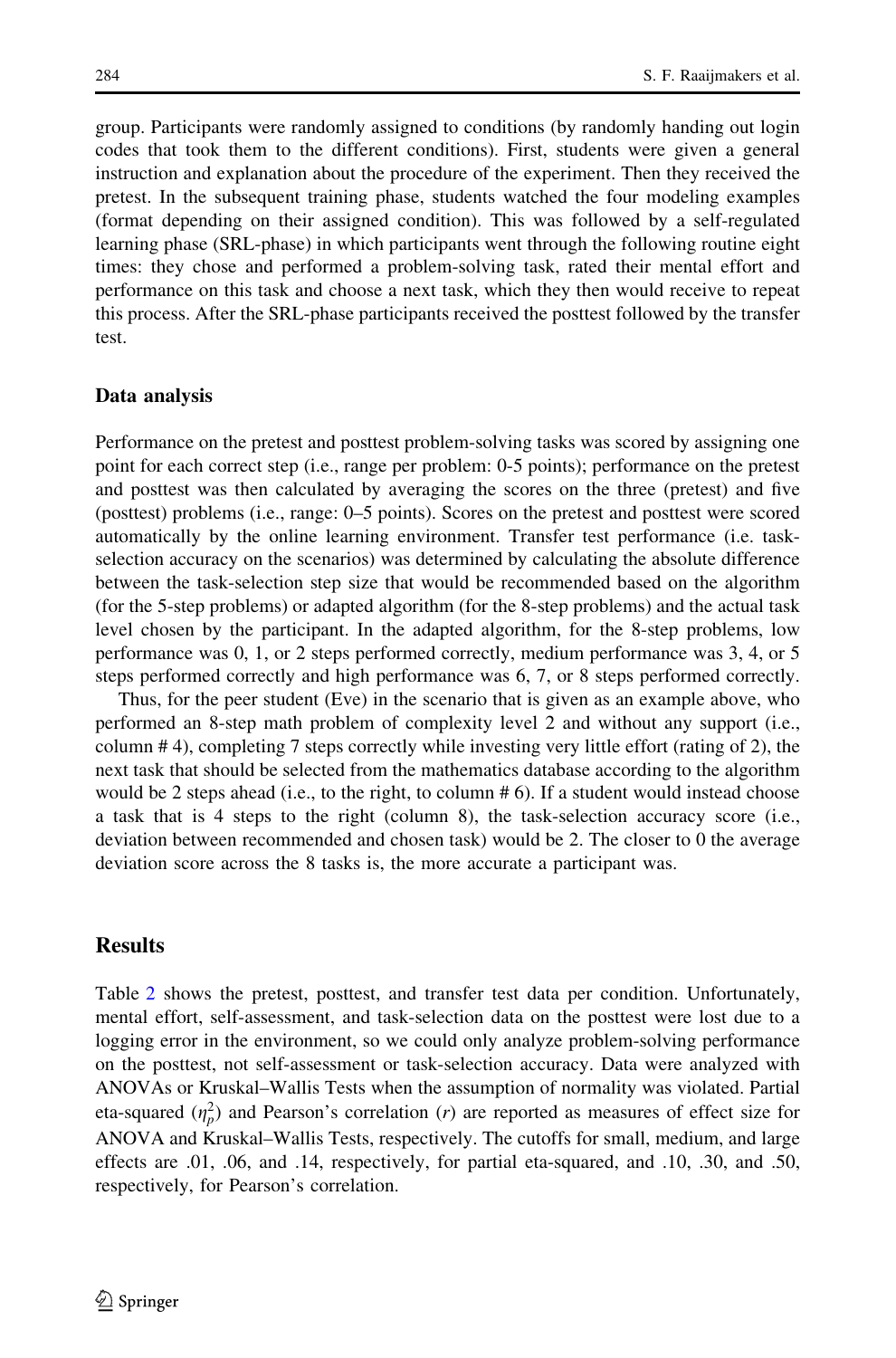|                                           | Control $(n = 43)$ |           | Heuristic $(n = 37)$ |      | Algorithmic $(n = 42)$ |      |
|-------------------------------------------|--------------------|-----------|----------------------|------|------------------------|------|
|                                           | М                  | <b>SD</b> | м                    | SD   | М                      | SD   |
| Pretest performance (max. 5)              | 0.45               | 0.38      | 0.56                 | 0.36 | 0.48                   | 0.37 |
| Posttest performance (max. 5)             | 2.30               | 1.19      | 2.70                 | 1.05 | 2.69                   | 1.30 |
| Task-selection transfer test $(max. 9)^a$ | 2.00               | 0.84      | 1.19                 | 0.79 | 1.39                   | 1.03 |

<span id="page-12-0"></span>Table 2 Mean (and SD) of performance on the pretest, posttest, and transfer test (i.e., task-selection accuracy) per condition

 ${}^{\text{a}}$ Lower = better

#### Pretest (randomization check)

Overall, average performance on the pretest problems was very low ( $M = 0.49$  out of 5,  $SD = 0.37$ ). A Shapiro-Wilk's test showed that pretest performance scores were not normally distributed and therefore an Independent-Samples Kruskal-Wallis Test was conducted, which revealed no significant differences between conditions,  $\chi^2(2) = 2.152$ ,  $p = .341, r = .13.$ 

#### Posttest

Average score on the posttest problems across conditions was 2.55 (out of 5;  $SD = 1.19$ ). Because of significant bimodality in the dataset (Hartigan's Dip Test of Unimodality:  $D = 0.049$ ,  $p = .028$ ; Hartigan and Hartigan [1985;](#page-16-0) Bimodality Coefficient:  $BC = 0.563 > BC_{crit}$ ; SAS Institute Inc. [1990](#page-17-0)), an Independent-Samples Median Test was performed, which showed a significant difference between conditions,  $\chi^2(2) = 6.641$ ,  $p = .036$ ,  $r = .23$ . Post-hoc Median Tests showed that in line with Hypothesis 1, both heuristic training,  $\chi^2(1) = 4.732$ ,  $p = .030$ ,  $r = .24$ , and algorithmic training,  $\chi^2(1) = 5.195$ ,  $p = .023$ ,  $r = .25$ , led to significantly better problem-solving performance on the posttest than the control condition. However, problem-solving performance did not differ between training conditions,  $\chi^2(1) = 0.658$ ,  $p = .417$ ,  $r = .09$ .

#### Transfer test

An Independent-Samples Kruskal-Wallis Test revealed that task-selection accuracy on the transfer test differed between conditions,  $\chi^2(2) = 19.228$ ,  $p < .001$ ,  $r = .40$ . Post-hoc Mann–Whitney  $U$  Tests showed that in line with Hypothesis 2a, both the heuristic training,  $U = 355.5, p < .001, r = .48$ , and algorithmic training,  $U = 537.5, p = .001, r = .35$ , showed significantly better task-selection accuracy on the transfer test than the control group (i.e., lower scores indicate better task-selection accuracy, see Table 2). However, in contrast to Hypothesis 2b, the heuristic and algorithmic training conditions did not differ from each other,  $U = 724.0, p = .602, r = .06$ .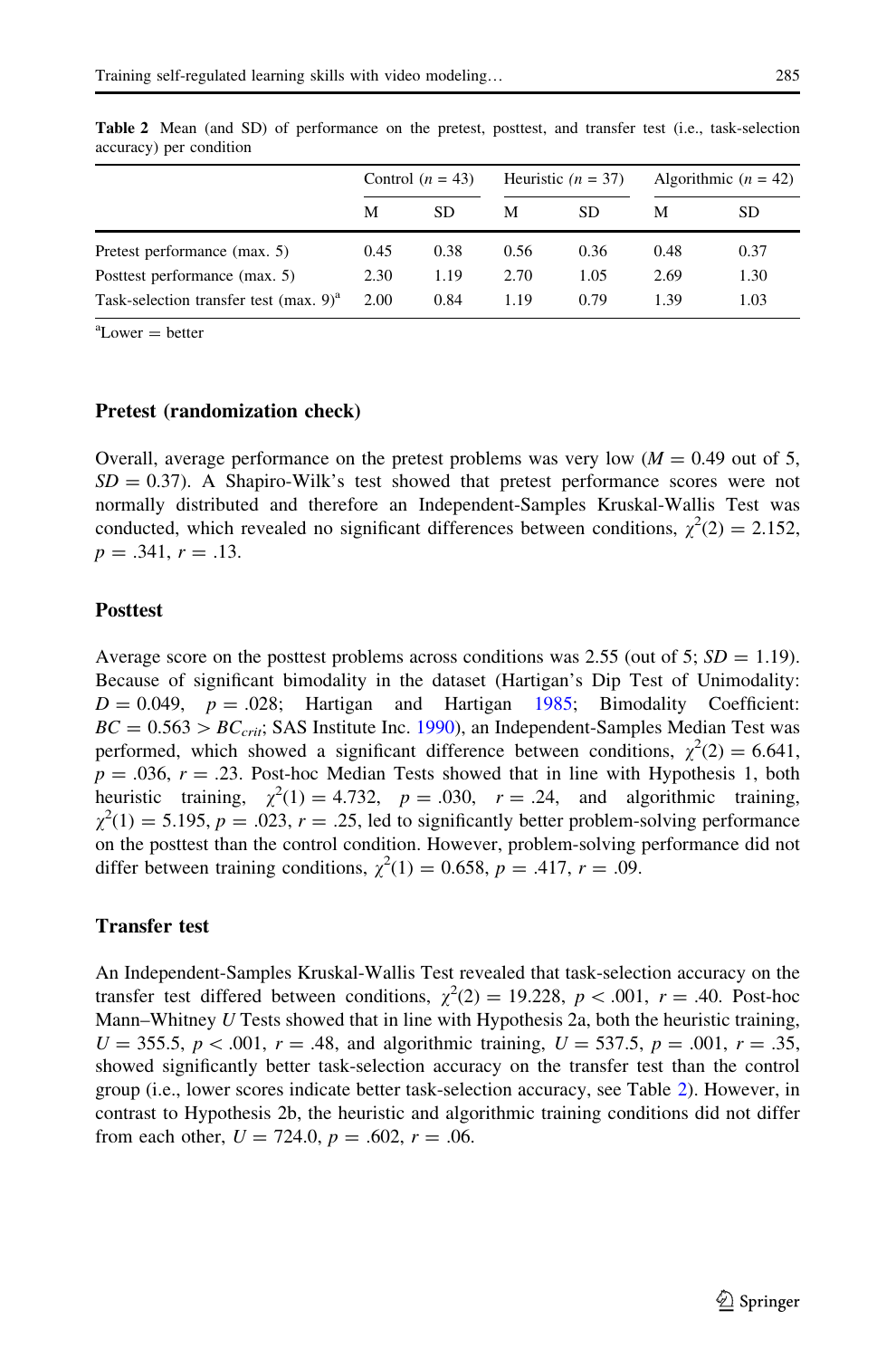## **Discussion**

The first aim of this study was to replicate prior findings (Kostons et al., [2012](#page-16-0)) showing that the effectiveness of self-regulated learning in an online environment on biology problem-solving tasks is enhanced when self-assessment and task-selection are first trained through video modeling examples. In line with our first hypothesis, students who had received self-assessment and task-selection training (i.e., in both training conditions) performed significantly better on the posttest than students who did not, showing that these students gained more knowledge during the self-regulated learning phase. There was, however, no significant difference in posttest performance between the two training conditions.

The second aim was to test whether we could find indications that the trained taskselection skills would transfer to a different domain, in our case to mathematics. In line with Hypothesis 2a, students who had received self-assessment and task-selection training were better at selecting tasks in a different domain than students who did not. The third aim was to investigate whether a heuristic training condition would be more effective at fostering task-selection transfer than the original algorithmic training condition from Kostons et al. [\(2012\)](#page-16-0). In contrast to Hypothesis 2b, the heuristic training condition was not better at selecting tasks in a different domain than the algorithmic training condition. This does not seem to agree with the idea that bridging (i.e., abstracting a general principle and recognizing when to use it; Salomon and Perkins [1989\)](#page-17-0) fosters successful transfer. However, it is possible that students in the algorithmic training condition inferred the principle underlying the algorithm. In other words, learners in the algorithmic condition might have been able to transform the specific algorithm into a less effortful heuristic (Shah and Oppenheimer [2008\)](#page-17-0), which would explain why we found no difference between the heuristic and algorithmic training condition. Future research could address this possibility by interviewing learners after the training, or by asking them to think aloud during task selection.

A limitation of the present study is that the self-assessment and task-selection data at posttest were lost and that there was some bimodality in the posttest problem-solving performance data. This bimodality suggests that a substantial number of learners benefitted very little from engaging in self-regulated learning whereas a substantial number of others did gain a lot from the self-regulated learning phase. It is possible that individual differences such as motivation or achievement goals influenced either how much students learned from the modeling examples, or whether they applied what they learned from the examples during self-regulated learning (Winne and Hadwin [2008](#page-17-0)). For instance, motivation might be influenced by students' preference for a learning environment (i.e., online vs. face-to-face; Johnson et al. [2000\)](#page-16-0) and motivation may, consequently, affect self-regulated learning. Future research could take into account the potential influence of individual differences in motivation or achievement goals on the effect of self-regulated learning skills training.

Another potential limitation is the way in which we operationalized our transfer test. We measured the transfer of task-selection skills by means of scenarios, in which students had to select a new task for a fictitious peer student in a different domain (math instead of biology as in the trained tasks), in which the problems sometimes differed in the number of steps (8 instead of 5 as in the trained tasks), and the task database sometimes had a different layout (with 32 instead of 75 problems). Although these scenarios did measure whether a learner had understood the task-selection rule and could apply it in a different domain, the degree of transfer required is arguably rather limited. Learners were given the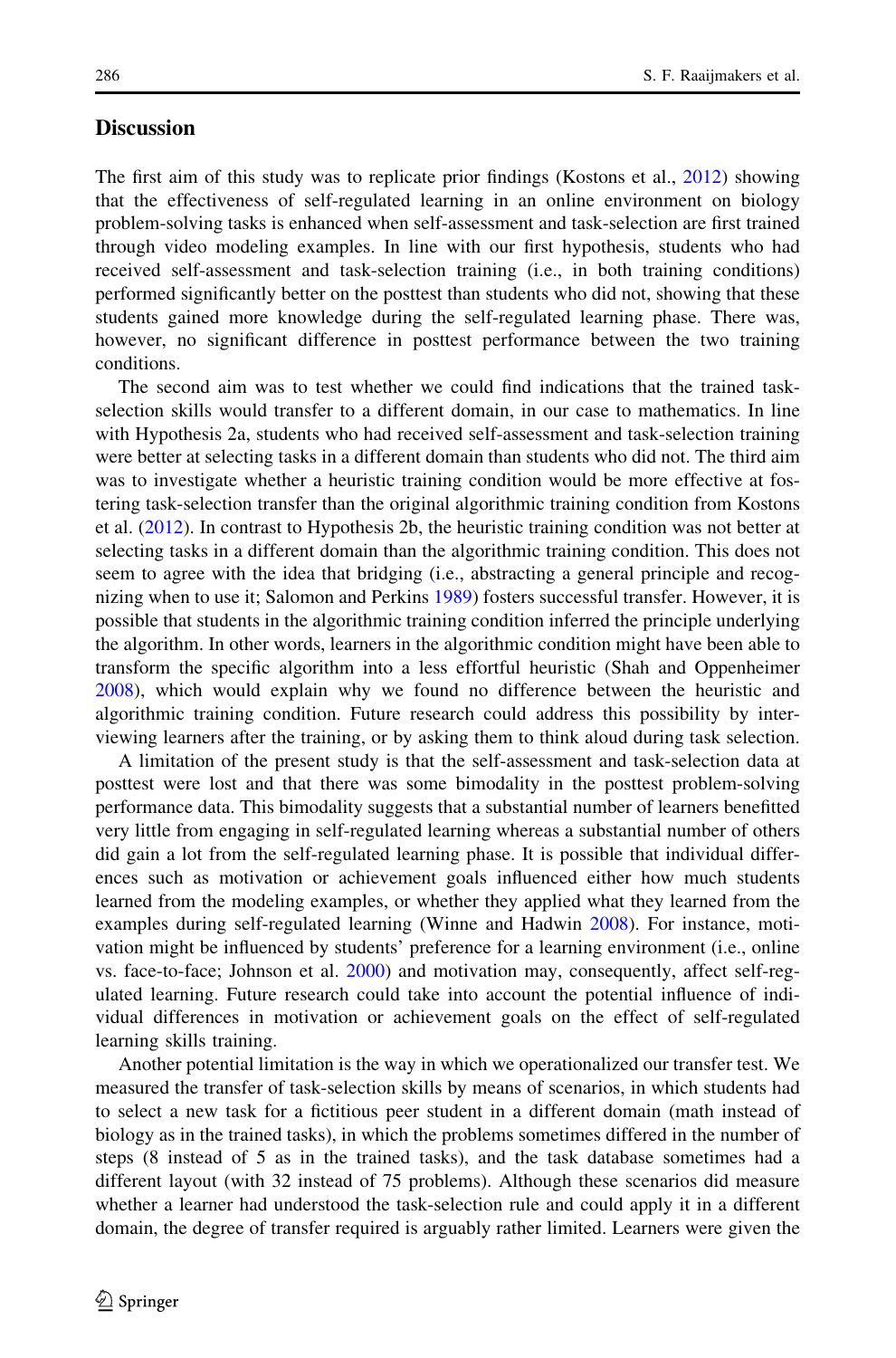<span id="page-14-0"></span>input they needed to make a decision and could fully devote their attention to taskselection, which is much less cognitively demanding than having to engage in performing these novel math tasks and having to self-assess performance and select a new task for yourself from a different-looking database.

A second limitation of the task-selection transfer test concerns the scoring of the taskselection accuracy. The task-selection accuracy of the heuristic condition on the transfer test was evaluated against the correct implementation of the algorithmic task-selection rule (which had proven, in the Kostons et al. [2012](#page-16-0), study, to be effective for improving selfregulated learning as assessed by posttest problem-solving performance). This might have negatively biased the scoring of the task-selection accuracy in the heuristic condition. Nevertheless, task-selection accuracy in the heuristic condition was comparable to the algorithmic condition and there were no differences in posttest problem-solving performance, which one would have expected had the heuristic condition actually been more accurate in task-selection (i.e., by another accuracy measure).

Nevertheless, our findings are promising, and provide an important first step towards determining whether task-selection skills would have to be trained anew for every type of task (which would be highly impractical), or whether they can transfer to other types of tasks in other domains. Our findings are also relevant for educational practice, in that they show that a relatively simple intervention can help students gain more from self-regulated learning. It should be noted though, that our study—as demonstrated by the experiments presented in the supplementary materials—also revealed that the way in which the video modeling examples are designed can have a significant impact on the success of the training. This should be kept in mind when implementing video modeling examples for training self-regulation skills.

Acknowledgements This research was funded by the Netherlands Initiative for Education Research (NRO-PROO; project number: 411-12-015). The authors would like to thank Jan Engelen, Jiska Bersee, and Tim van der Zee for their help with the video modeling examples, and the participating schools and teachers for facilitating this study.

Open Access This article is distributed under the terms of the Creative Commons Attribution 4.0 International License [\(http://creativecommons.org/licenses/by/4.0/\)](http://creativecommons.org/licenses/by/4.0/), which permits unrestricted use, distribution, and reproduction in any medium, provided you give appropriate credit to the original author(s) and the source, provide a link to the Creative Commons license, and indicate if changes were made.

## Appendix 1

## Example of problem-solving task used in pretest and posttest (first level of complexity)

#### Fur color

A guinea pig's fur color is determined by a gene, which expresses itself as black in its dominant form (F) and white in its recessive form (f). Two guinea pigs, who are both black and homozygote for that trait, produce offspring. What are the possible genotypes for this offspring?

Step 1 Translate information from text into genotypes.

– Both guinea pigs are homozygote for the dominant allele, so both genotypes are FF.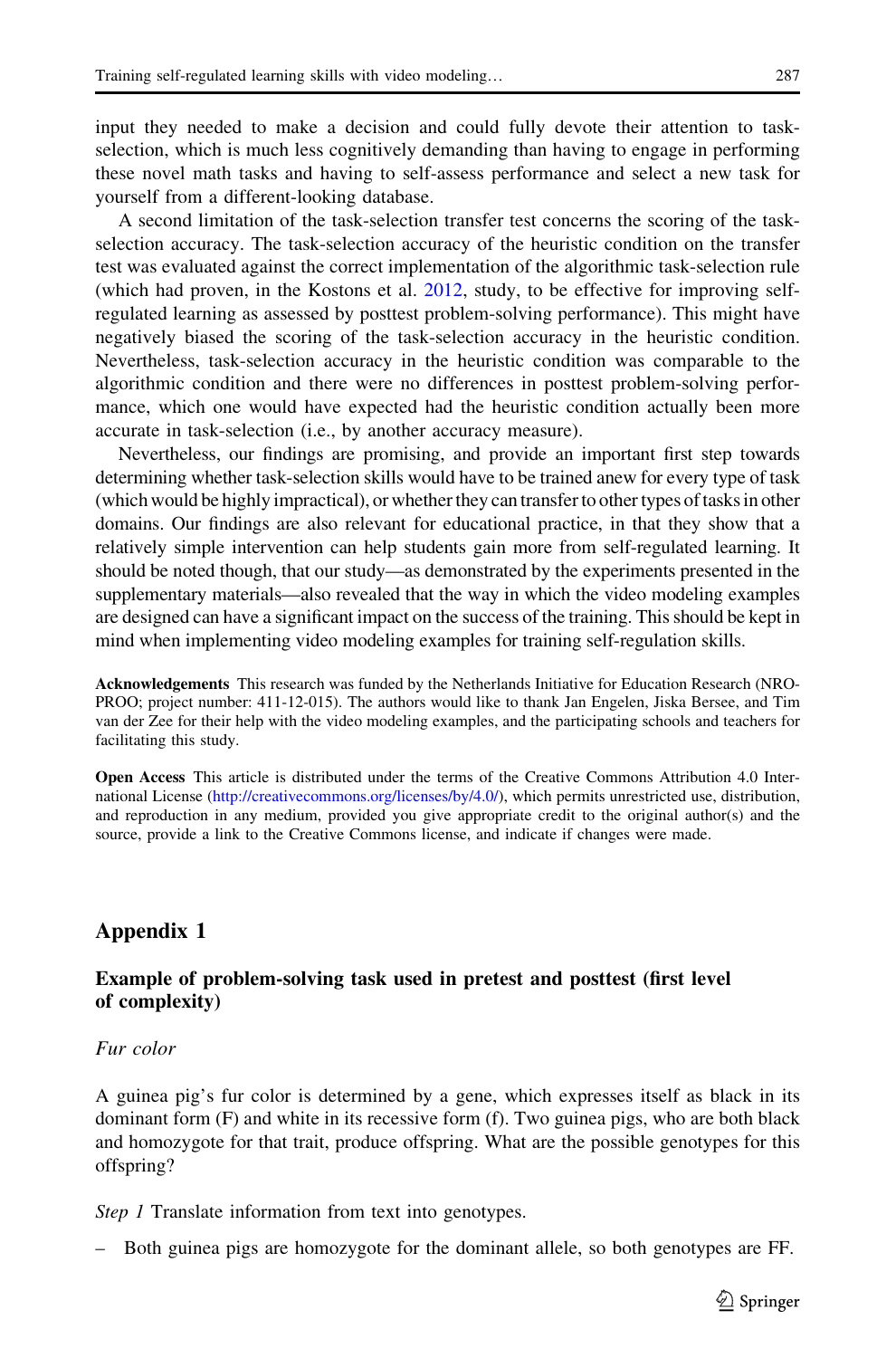<span id="page-15-0"></span>Step 2 Fill in a family tree.

Step 3 Determine number of Punnett squares by deciding if problem is to be solved deductively or inductively.

– Both parents are given, so we can solve the problem deductively. Solving problems deductively only requires one Punnett square.

Step 4 Fill in the Punnett square.

|   |    | Е  |
|---|----|----|
| F | FF | FF |
| F | FF | FF |

Step 5 Find the answer in the Punnett square.

The only possible genotype for the offspring is FF.

### References

- Alexander, P. A., Dinsmore, D. L., Parkinson, M. M., & Winters, F. I. (2011). Self-regulated learning in academic domains. In B. J. Zimmerman & D. Schunk (Eds.), Handbook of self-regulation of learning and performance (pp. 393–407). New York, NY: Routledge.
- Azevedo, R., & Cromley, J. G. (2004). Does training on self-regulated learning facilitate students' learning with hypermedia? Journal of Educational Psychology, 96, 523–535. [https://doi.org/10.1037/0022-](https://doi.org/10.1037/0022-0663.96.3.523) [0663.96.3.523](https://doi.org/10.1037/0022-0663.96.3.523).
- Azevedo, R., & Hadwin, A. F. (2005). Scaffolding self-regulated learning and metacognition: Implications for the design of computer-based scaffolds. Instructional Science, 33, 367–379. [https://doi.org/10.](https://doi.org/10.1007/s11251-005-1272-9) [1007/s11251-005-1272-9.](https://doi.org/10.1007/s11251-005-1272-9)
- Bandura, A. (1977). Social learning theory. Englewood Cliffs, NJ: Prentice Hall.
- Bannert, M. (2006). Effects of reflection prompts when learning with hypermedia. Educational Computing Research, 35, 359–375. <https://doi.org/10.2190/94V6-R58H-3367-G388>.
- Bannert, M., & Reimann, P. (2012). Supporting self-regulated hypermedia learning through prompts. Instructional Science, 40, 193–211. <https://doi.org/10.1007/s11251-011-9167-4>.
- Bjork, R. A., Dunlosky, J., & Kornell, N. (2013). Self-regulated learning: Beliefs, techniques, and illusions. Annual Review of Psychology, 64, 417–444. [https://doi.org/10.1146/annurev-psych-113011-143823.](https://doi.org/10.1146/annurev-psych-113011-143823)
- Corbalan, G., Kester, L., & Van Merriënboer, J. J. (2008). Selecting learning tasks: Effects of adaptation and shared control on learning efficiency and task involvement. Contemporary Educational Psychology, 33, 733–756. [https://doi.org/10.1016/j.cedpsych.2008.02.003.](https://doi.org/10.1016/j.cedpsych.2008.02.003)
- Costa Ferreira, P., Veiga Simão, A. M., & Lopes da Silva, A. (2015). Does training in how to regulate one's learning affect how students report self-regulated learning in diary tasks? Metacognition and Learning, 10, 199–230. [https://doi.org/10.1007/s11409-014-9121-3.](https://doi.org/10.1007/s11409-014-9121-3)
- Dabbagh, N., & Kitsantas, A. (2005). Using web-based pedagogical tools as scaffolds for self-regulated learning. Instructional Science, 33, 513–540. <https://doi.org/10.1007/s11251-005-1278-3>.
- Dent, A. L., & Koenka, A. C. (2016). The relation between self-regulated learning and academic achievement across childhood and adolescence: A meta-analysis. Educational Psychology Review, 28, 425–474. <https://doi.org/10.1007/s10648-015-9320-8>.
- Dignath, C., & Büttner, G. (2008). Components of fostering self-regulated learning among students. A metaanalysis on intervention studies at primary and secondary school level. Metacognition and Learning, 3, 231–264. <https://doi.org/10.1007/s11409-008-9029-x>.
- Donovan, M. S., Bransford, J. D., & Pellegrino, J. W. (1999). How people learn: Bridging research and practice. Washington, DC: National Academies Press.
- Dunlosky, J., & Rawson, K. A. (2012). Overconfidence produces underachievement: Inaccurate self evaluations undermine students' learning and retention. Learning and Instruction, 22, 271–280. [https://doi.](https://doi.org/10.1016/j.learninstruc.2011.08.003) [org/10.1016/j.learninstruc.2011.08.003](https://doi.org/10.1016/j.learninstruc.2011.08.003).
- Fiorella, L., & Mayer, R. E. (2016). Observing the instructor draw diagrams on learning from multimedia messages. Journal of Educational Psychology, 108, 528–546. <https://doi.org/10.1037/edu0000065>.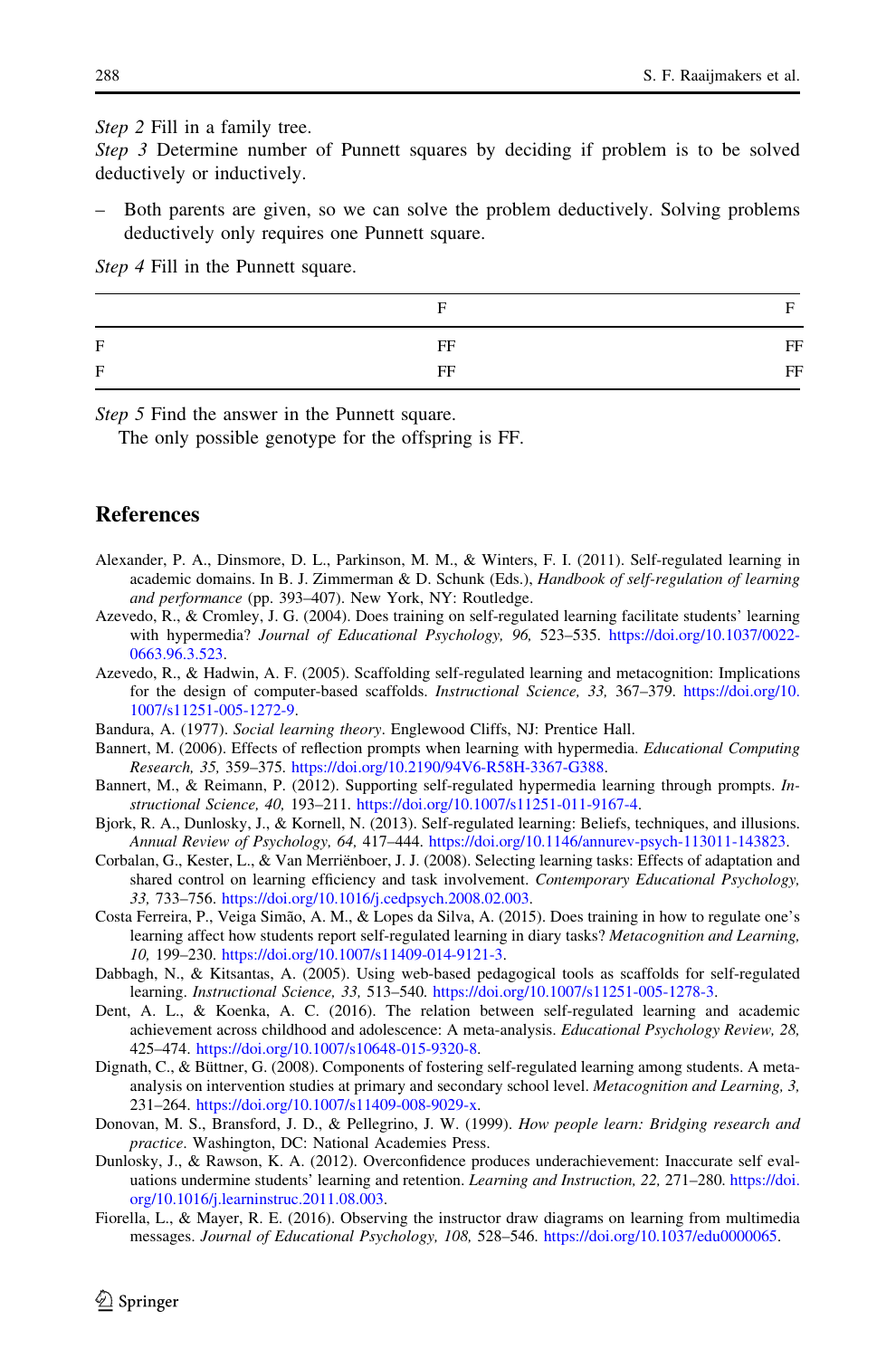- <span id="page-16-0"></span>Greene, J. A., Bolick, C. M., Jackson, W. P., Caprino, A. M., Oswald, C., & McVea, M. (2015). Domainspecificity of self-regulated learning processing in science and history. Contemporary Educational Psychology, 42, 111–128. <https://doi.org/10.1016/j.cedpsych.2015.06.001>.
- Hartigan, J. A., & Hartigan, P. M. (1985). The dip test of unimodality. The Annals of Statistics, 13, 70–84. [https://doi.org/10.1214/aos/1176346577.](https://doi.org/10.1214/aos/1176346577)
- Johnson, S. D., Aragon, S. R., Shaik, N., & Palma-Rivas, N. (2000). Comparative analysis of learner satisfaction and learning outcomes in online and face-to-face learning environments. Journal of Interactive Learning Research, 11, 29–49.
- Kimball, D., & Holyoak, K. (2000). Transfer and expertise. In E. Tulving & F. I. M. Craik (Eds.), The Oxford handbook of memory (pp. 109–122). Oxford: Oxford University Press.
- Koedinger, K. R., Aleven, V., Roll, I., & Baker, R. (2009). In vivo experiments on whether supporting metacognition in intelligent tutoring systems yields robust learning. In D. J. Hacker, J. Dunlosky, & A. C. Graesser (Eds.), Handbook of metacognition in education (pp. 897–964). New York, NY: Routledge.
- Kostons, D., Van Gog, T., & Paas, F. (2010). Self-assessment and task selection in learner-controlled instruction: Differences between effective and ineffective learners. Computers & Education, 54, 932–940. [https://doi.org/10.1016/j.compedu.2009.09.025.](https://doi.org/10.1016/j.compedu.2009.09.025)
- Kostons, D., Van Gog, T., & Paas, F. (2012). Training self-assessment and task-selection skills: A cognitive approach to improving self-regulated learning. Learning and Instruction, 22, 121–132. [https://doi.org/](https://doi.org/10.1016/j.learninstruc.2011.08.004) [10.1016/j.learninstruc.2011.08.004](https://doi.org/10.1016/j.learninstruc.2011.08.004).
- Kramarski, B., & Gutman, M. (2006). How can self-regulated learning be supported in mathematical E-learning environments. Journal of Computer Assisted Learning, 22, 24–33. [https://doi.org/10.1111/j.](https://doi.org/10.1111/j.1365-2729.2006.00157.x) [1365-2729.2006.00157.x.](https://doi.org/10.1111/j.1365-2729.2006.00157.x)
- Leidinger, M., & Perels, F. (2012). Training self-regulated learning in the classroom: Development and evaluation of learning materials to train self-regulated learning during regular mathematics lessons at primary school. Education Research International, 2012, 1–14. [https://doi.org/10.1155/2012/735790.](https://doi.org/10.1155/2012/735790)
- Loyens, S. M. M., Magda, J., & Rikers, R. M. J. P. (2008). Self-directed learning in problem-based learning and its relationships with self-regulated learning. Educational Psychology Review, 20, 411–427. [https://doi.org/10.1007/s10648-008-9082-7.](https://doi.org/10.1007/s10648-008-9082-7)
- Nelson, T. O., & Narens, L. (1990). Metamemory: A theoretical framework and new findings. In G. H. Bower (Ed.), The psychology of learning and motivation (pp. 125–173). New York, NY: Academic Press.
- Paas, F. (1992). Training strategies for attaining transfer of problem-solving skill in statistics: A cognitiveload approach. Journal of Educational Psychology, 84, 429-434. [https://doi.org/10.1037/0022-0663.](https://doi.org/10.1037/0022-0663.84.4.429) [84.4.429.](https://doi.org/10.1037/0022-0663.84.4.429)
- Panadero, E., & Romero, M. (2014). To rubric or not to rubric? The effects of self-assessment on selfregulation, performance and self-efficacy. Assessment in Education: Principles, Policy & Practice, 21, 133–148. [https://doi.org/10.1080/0969594X.2013.877872.](https://doi.org/10.1080/0969594X.2013.877872)
- Perels, F., Gürtler, T., & Schmitz, B. (2005). Training of self-regulatory and problem-solving competence. Learning and Instruction, 15, 123–139. [https://doi.org/10.1016/j.learninstruc.2005.04.010.](https://doi.org/10.1016/j.learninstruc.2005.04.010)
- Pintrich, P. R., & De Groot, E. V. (1990). Motivational and self-regulated learning components of classroom academic performance. Journal of Educational Psychology, 82, 33–40. [https://doi.org/10.1037/0022-](https://doi.org/10.1037/0022-0663.82.1.33) [0663.82.1.33.](https://doi.org/10.1037/0022-0663.82.1.33)
- Poitras, E. G., & Lajoie, S. P. (2013). A domain-specific account of self-regulated learning: The cognitive and metacognitive activities involved in learning through historical inquiry. Metacognition and Learning, 8, 213–234. [https://doi.org/10.1007/s11409-013-9104-9.](https://doi.org/10.1007/s11409-013-9104-9)
- Rawson, K. A., & Dunlosky, J. (2007). Improving students' self-evaluation of learning for key concepts in textbook materials. European Journal of Cognitive Psychology, 19, 559–579. [https://doi.org/10.1080/](https://doi.org/10.1080/09541440701326022) [09541440701326022](https://doi.org/10.1080/09541440701326022).
- Rawson, K. A., O'Neil, R., & Dunlosky, J. (2011). Accurate monitoring leads to effective control and greater learning of patient education materials. Journal of Experimental Psychology: Applied, 17, 288–302. [https://doi.org/10.1037/a0024749.](https://doi.org/10.1037/a0024749)
- Renkl, A. (2014). Toward an instructionally oriented theory of example-based learning. Cognitive Science, 38, 1–37. [https://doi.org/10.1111/cogs.12086.](https://doi.org/10.1111/cogs.12086)
- Renkl, A., & Atkinson, R. K. (2003). Structuring the transition from example study to problem solving in cognitive skills acquisition: A cognitive load perspective. Educational Psychologist, 38, 15–22. [https://](https://doi.org/10.1207/S15326985EP3801_3) [doi.org/10.1207/S15326985EP3801\\_3](https://doi.org/10.1207/S15326985EP3801_3).
- Roebers, C. M., Schmid, C., & Roderer, T. (2009). Metacognitive monitoring and control processes involved in primary school children's test performance. British Journal of Educational Psychology, 79, 749–767. [https://doi.org/10.1348/978185409X429842.](https://doi.org/10.1348/978185409X429842)